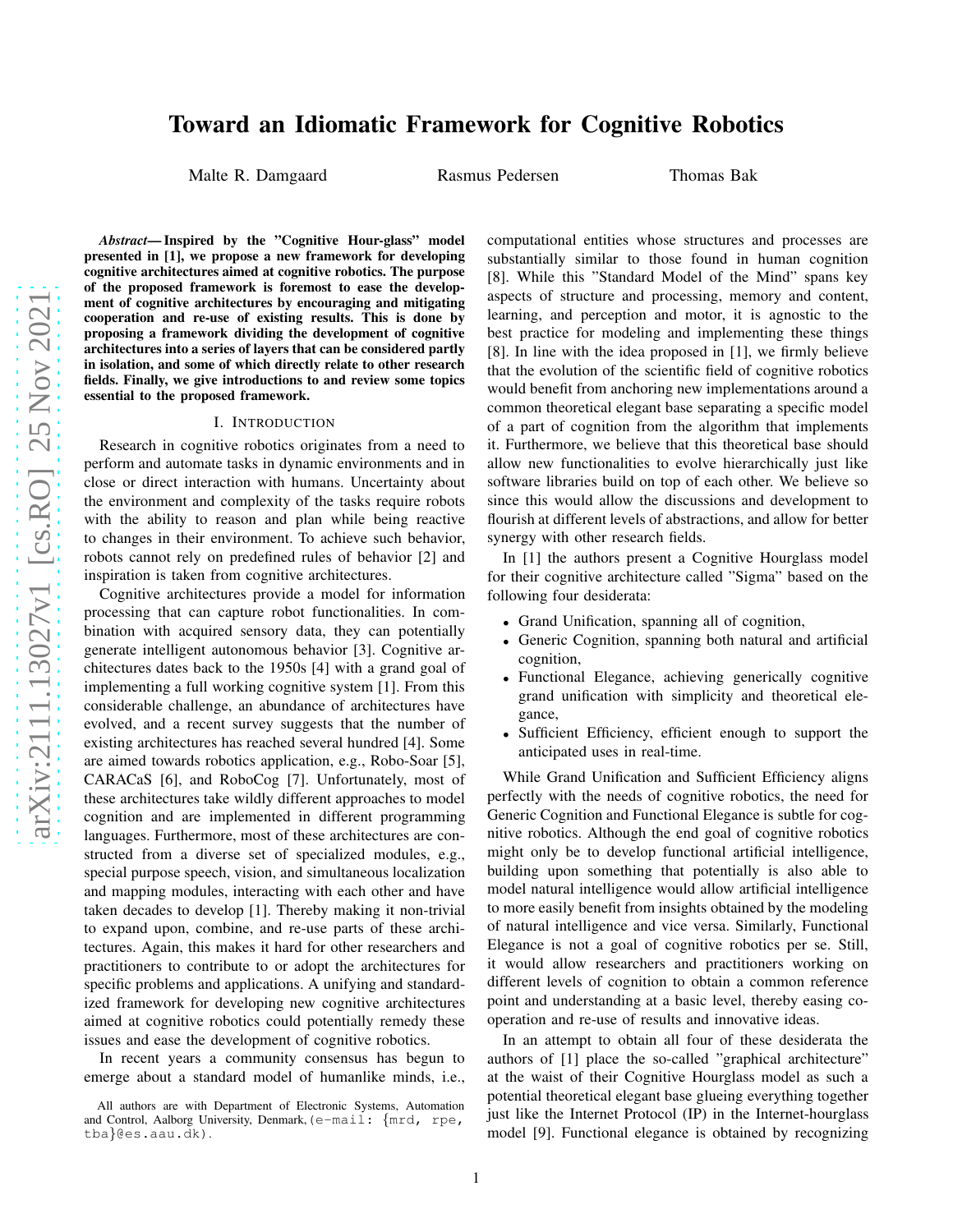and developing general architectural fragments, and based on these defining idioms that can be re-used in modelling different parts of cognition. Having defined sufficiently general idioms, the authors of [1] hope to be able to develop full models of cognition from a limited set of such idioms and thereby achieve functional elegance, while at the same time achieving the three other desiderata.

With roots in the given desiderata, this Cognitive Hourglass model in many ways could constitute a unifying and standardized framework for cognitive robotics. However, as we will elaborate on in Section [II](#page-1-0) the model commits to specific architectural decisions, which hinders the utilization of new technology and ideas. E.g., their commitment to the sum-product algorithm prevents the use of new algorithms for efficient probabilistic inference. Therefore, based on the observation that the layers of the Cognitive Hour-glass model presented in [1] conceptually can be divided into more and generalized layers, in this paper, we propose a new generalized Cognitive Hour-glass model based on recent advancements within the machine learning community that makes no such commitments. We believe that the presented generalized model constitutes an appropriate framework for guiding and discussing the future development of cognitive robotics.

In Section [II](#page-1-0) we briefly introduce the Cognitive Hourglass model presented in [1] in more detail. Based on this, we present our generalized Cognitive Hour-glass model as a framework for developing new cognitive architectures aimed at cognitive robotics in Section [III.](#page-1-1) In Section [V](#page-3-0) we give a brief introduction to probabilistic programs since the presented framework is built around them. Explaining the functionality of probabilistic programs with conventional methods can be difficult, therefore in Section [V-A](#page-4-0) we present a new graphical representation of probabilistic programs which we call "generative flow graphs". We do so in the hope that it will ease the dissemination of new models of parts of cognition developed within the proposed framework. Being fundamental to achieving functional elegance within the proposed framework, we formally introduce the concept of probabilistic programming idioms in Section [V-B](#page-6-0) and explain how "generative flow graphs" can aid the identification of such idioms. In Section [VI](#page-7-0) we discuss an intrinsic problem of performing approximate inference in complex probabilistic programs and present some modern algorithms to tackle this problem for cognitive robotics. Finally, as probabilistic programming languages form the foundation of the present framework, we give a brief survey of probabilistic programming languages relevant to the framework in Section [VII.](#page-10-0)

#### <span id="page-1-0"></span>II. SIGMA'S COGNITIVE HOUR-GLASS MODEL

Fig. [1](#page-2-0) illustrates how the dimensions of the model from [1] relate to the four desiderata. The top layer of the hourglass represents all the knowledge and skills implemented by the cognitive system. This includes high level cognitive capabilities such as reasoning, decision making, and meta cognition, as well as low level cognitive capabilities such as perception, attention, and the formation of knowledge and

memory that could potentially be inspired by human cognition. But it also includes artificial cognitive capabilities such as, e.g., the creation of a grid-maps common in robotics. As such, the extend of this layer corresponds to the achievable extend of *Grand Unification* and *Generic Cognition*.

The "cognitive architecture" layer defines central architectural decisions such as the utilization of the cognitive cycle and tri-level control structure for information processing, and the division of memory into a perceptual buffer, working memory and long-term memory. But also defines other architectural concepts such as "functions", "structures", "affect/emotion", "surprise, and attention. Thereby, the cognitive architecture induces what can be considered an "cognitive programming language" in which all of the knowledge and skills in the top layer can be embodied and learned. As an intermediate layer, cognitive idioms provide design patterns, libraries, and services that ease the implementation of knowledge and skills.

Below the Cognitive architecture and at the waist of the model, they have the graphical architecture constituting a small elegant core of functionality. *Functional elegance* is thereby obtained by compilation of knowledge and skills through a series of layers into a common representation in the graphical architecture. This graphical architecture primarily consists of probabilistic inference over graphical models, more specifically factor graphs, utilizing the sum-product algorithm [10] plus the following extensions:

- 1) each variable node is allowed to correspond to one or more function variables,
- 2) special purpose factor nodes,
- 3) and the possibility of limiting the direction of influence along a link in the graph.

Of these extensions, the two first are merely specialpurpose optimizations for the inference algorithm, i.e., a part of the implementation layer in Fig. [1.](#page-2-0) According to the authors of [1] the third extension has "a less clear status concerning factor graph semantics". Finally, the graphical architecture is implemented in the programming language LISP. In this model, *sufficient efficiency* is achieved as the cumulative efficiency of all layers. I.e., an efficient implementation in LISP is futile if models of knowledge and skills are inefficient for a given task.

To summarize, the model shown in Fig. [1](#page-2-0) commits to multiple more or less restrictive decisions such as the utilization of factor graphs and the sum-product algorithm at its core, the "cognitive cycle", the tri-level control structure, and LISP as the exclusive implementation language. While these commitments may be suitable for the specific cognitive architecture Sigma, they would hinder the exploration of new ideas and the utilization of new technologies, making this model unsuitable as a general framework.

## <span id="page-1-1"></span>III. GENERALIZED COGNITIVE HOUR-GLASS MODEL

While the cognitive hour-glass model presented in [1] has an advantageous structure with roots in highly appropriate desiderata, it is not suitable as a general framework, due to some exclusive structural commitments We argue that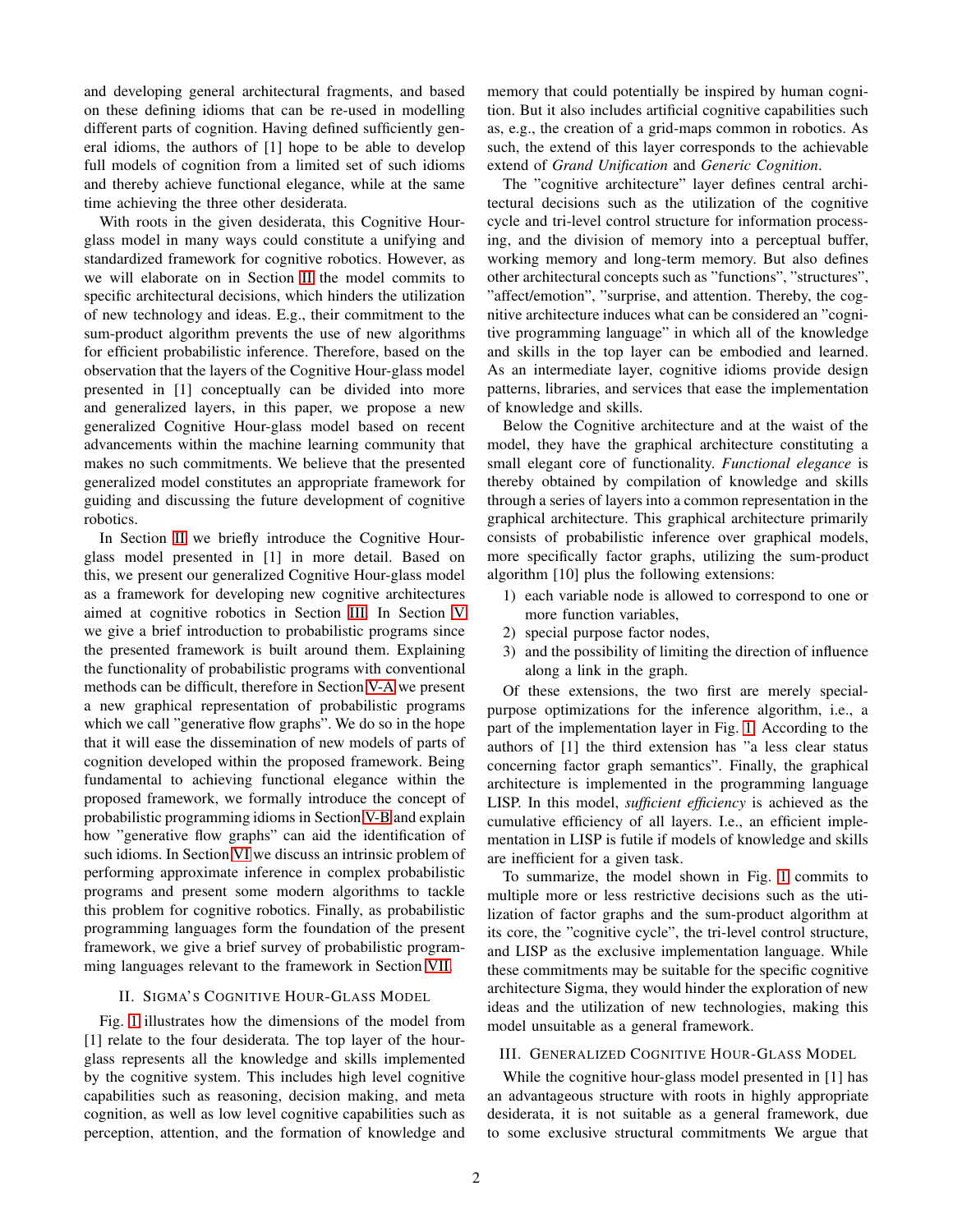

<span id="page-2-0"></span>Fig. 1. Loose re-drawing of figures of the cognitive hour-glass model presented in [1]. Layers with dashed borders are not recognized as distinguishable layers by the authors of [1].

these structural commitments are mostly artefacts of the limited expressibility of factor graphs and the sum-product algorithm.

Consider, for instance, the "cognitive cycle" dividing processing into an elaboration and adaption phase. The elaboration phase performs inference over the factor graph, while the adaption phase modifies the factor graph before further inference. We argue that the need for this two-phase division of processing is caused by the need for the sumproduct algorithm to operate on a static factor graph. This cognitive cycle further makes the tri-level control structure necessary to make cognitive branching and recursion possible. Similarly, we argue that the third extension of the factor graph semantics employed in [1] is nothing more than a simple control flow construct over the information flow in the graphical model and inference algorithm. It is straightforward to imagine how other control flow constructs such as recursion, loops, and conditionals could also be advantageous in modeling cognition.

Basically, we believe that special-purpose implementations of architectural constructs such as the two-phase "cognitive cycle" employed by Sigma and similar cognitive architectures have previously been necessary due to the limitations of the available modeling tools. The flexibility of probabilistic programs provided by the possibility of incorporating I/O operations, loops, branching, and recursion into a probabilistic model, should permit representing such constructs as either Probabilistic Programming or Cognitive Idioms instead.

In Fig. [2](#page-2-1) we present our proposal for a more general cognitive hour-glass model having probabilistic programs at its waist as the theoretical modeling base. Just like the model in Section [II,](#page-1-0) our model is composed of a series of layers that expands away from the waist of the hour-



<span id="page-2-1"></span>Fig. 2. Our proposal for a generalized cognitive hour-glass model. Dashed borders indicates layers that are not necessarily recognized as distinguishable layers, but could help in the development of the other layers.

glass. On top of the pure probabilistic program, we might be able to recognize program fragments that are sufficiently general to be considered idioms. From these idioms, it might be possible to construct dedicated programming languages for expressing cognitive behavior, knowledge, and skills, such as the "Cognitive Language" presented in [1]. In this framework, functional elegance above the probabilistic program is obtained via compilation of knowledge and skills through appropriate cognitive programming languages into probabilistic programs. Below the probabilistic program's different inference algorithms can carry out the necessary inference in the probabilistic program. Different versions of these inference algorithms can potentially be implemented in different probabilistic languages. Both the probabilistic program and probabilistic programming language can be situated in standard deterministic programming languages. Furthermore, as expatiated on in [11] one needs not even use the same deterministic programming language for both. Finally, the deterministic programming languages allow us to execute a model of cognition on different types of hardware doing the actual computations.

We believe that this model is sufficiently general to be considered a framework for research in, and development of, cognitive robotics. In fact, as probabilistic programs can be considered an extension of deterministic programs, we believe that it should even be possible to situate both emergent, symbolic, and hybrid approaches to cognitive architectures in this framework, thereby covering the full taxonomy considered in [4]. In our framework constructs such as the cognitive cycle and tri-level control structure could potentially be expressed as probabilistic programming idioms rather than special-purpose architectural implementations. Similarly, incorporation of results from other research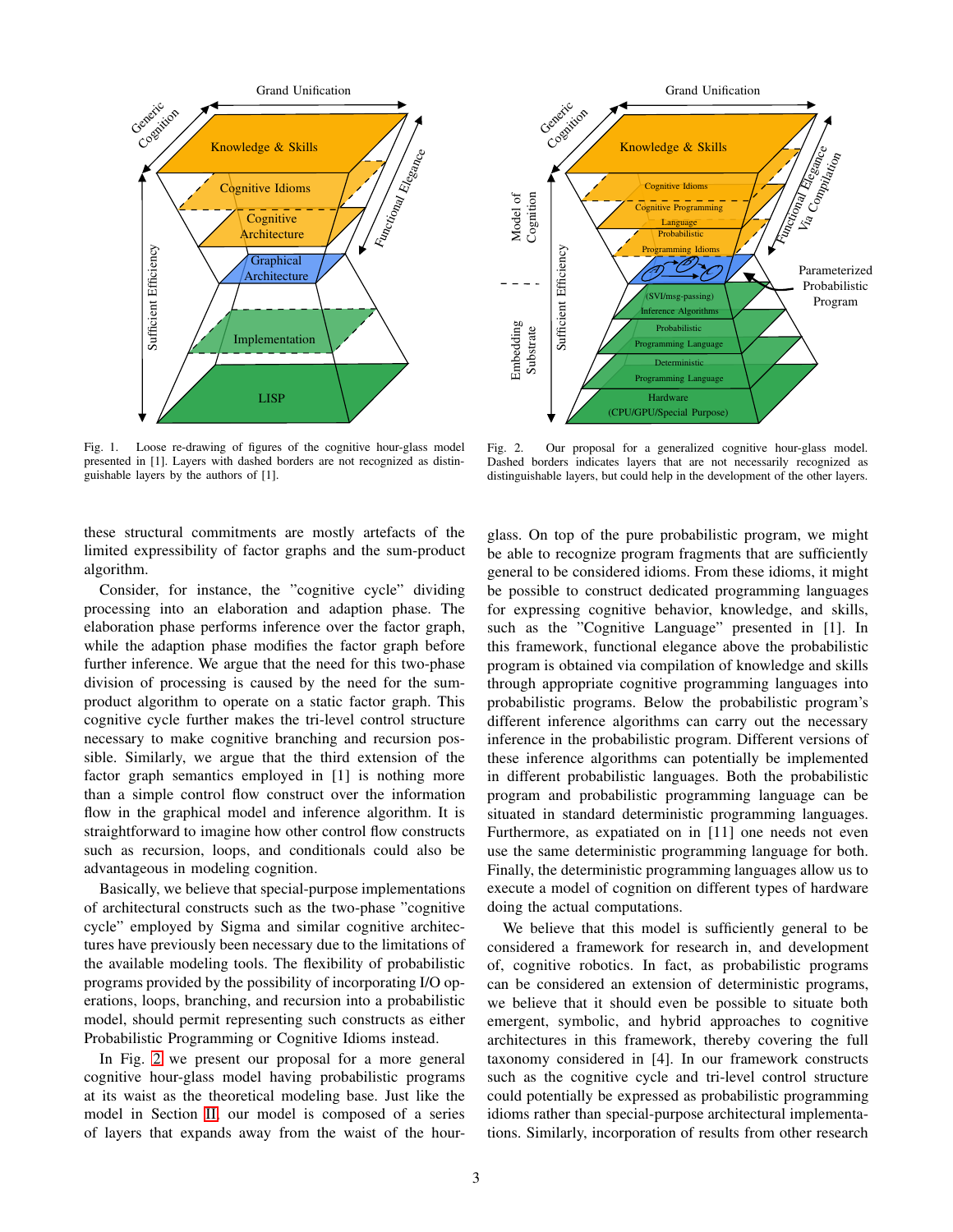areas such as deep learning is only limited to the extent that a given probabilistic programming language and corresponding inference algorithms can incorporate essential tools used in these research areas, i.e., automatic differentiation for deep learning. Furthermore, this framework gives a satisfying view on the foundational hypothesis in artificial intelligence about substrate independence [8], by cleanly separating the model of cognition, i.e. the probabilistic program and everything above it, from the organic or inorganic substrate that it exists on, i.e., everything below the probabilistic program.

While the above might sound promising, the choice of probabilistic programs as a focal point also has an important ramification. In general, we cannot guarantee the existence of an analytic solution for all models, and even if a solution exists it might be computationally intractable [11]. Therefore, we have to endure approximate solutions. Though this might sound restrictive, this is also the case for most other complex real-world problems. In fact, it can be considered a form of bounded rationality consistent with the concept of "satisficing" stating that an organism confronted with multiple goals does not have the senses nor the wits to infer an "optimal" or perfect solution, and thus will settle for the first solution permitting satisfaction at some specified level of all of its needs. [12].

It is important to stress that the layers of the proposed framework are not independent. On the contrary, as the technological possibilities and community knowledge evolves, changes in one layer might open new possibilities in the layers above. Similarly, the need for new features in one layer might guide the research directions and development of the layers below. However, this structure is exactly what would allow further discussions in cognitive robotics to evolve at different levels of abstractions, and benefit from other research fields related to the layers below probabilistic programs.

## IV. PRELIMINARIES

In this paper, we do not distinguish between probability density functions and probability mass functions, and jointly denote them as probability functions. The symbol  $\int$  is used to denote both integrals and summations depending on the context. In general, we use  $z$  to denote latent random variables, x to denote observed random variables,  $p(...)$  to denote "true" probability functions,  $q(...)$  to denote approximations to "true" probability functions,  $\theta$  to denote parameters of "true" probability functions,  $p(...)$ , and  $\phi$  to denote parameters of approximations to "true" probability functions,  $q(...)$ . When a probability function directly depends on a parameter we write the parameter in a subscript before the parenteses, e.g.,  $p_{\theta}(\ldots)$  and  $q_{\phi}(\ldots)$ . We use line over a value, parameter, or random variable to denote that it is equal to a specific value, e.g.,  $\overline{z} = 1,432$ . We use a breve over a parameter or random variable to denote that it should be considered a fixed parameter or random variable within that equation, e.g.,  $\theta$  or  $\ddot{z}$ . For parameters this means that they attain a specific value,  $\overline{\theta}$ , i.e.,  $\ddot{\theta}$  means that  $\theta = \overline{\theta}$ . For random variables it means that the probability functions that this variable is

associated with is considered fixed within a given equation. We use capital letters to denote sets, e.g.,  $A = \{1, ..., \overline{n}\}\.$  We use a superscript with curly brackets to denote indexes. E.g.  $z^{\{i\}}$  would denote the i'th latent random variable. Similarly, we use a superscript with curly brackets and two numbers separated by a semicolon to denote a set of indexes values, i.e.,  $z^{\{1;\overline{n}\}} = z^{\{A\}} = \{z^{\{1\}},...,z^{\{\overline{n}\}}\}\$ . We use a backslash, \, after a set followed by a value, random variable, or parameter to denote the exclusion of that value, random variable, or parameter from that set, i.e.,  $z^{\{A\}} \setminus z^{\{\overline{n}\}} =$  $\{z^{\{1\}},...,z^{\{\overline{n}-1\}}\}\.$  We use capital C to denote a collection of latent random variables, observed random variables, and parameters. Furthermore, we will specify such a collection by enclosing variables and parameters with curly brackets around and with a semi-colon separating latent random variables, observed random variables, and parameters in that order, e.g.,  $C = \{Z; X; \Theta\}$ . We will use Pa, Ch, An, and De as abbreviations for parent, child, ancestors, and descendants, respectively, and use, e.g.,  $Pa\Theta(C)$  to denote the set of parameters parent to the collection  $C$ , and  $ChX(Z)$  to denote the set of observed variables that are children of the latent random variable Z.

## V. PROBABILISTIC PROGRAMS

<span id="page-3-0"></span>At the heart of our framework, we have chosen to place probabilistic programs. One definition of probabilistic programs is as follows:

*"Probabilistic programs are usual functional or imperative programs with two added constructs: (1) the ability to draw values at random from distributions, and (2) the ability to condition values of variables in a program via observations."* [13]

With these two constructs, any functional or imperative program can be turned into a simultaneous representation of a joint distribution,  $p_{\Theta}(Z, X)$ , and conditional distribution,  $p_{\Theta}(X|Z)$ , where X represent the conditioned/observed random variables, Z the unconditioned/latent random variables, and Θ represents other parameters in the program that are not given a probabilistic treatment. Thereby allowing us to integrate classical control constructs familiar to any programmer such as if/else statement, loops, and recursions into probabilistic models. As such probabilistic programs can express exactly the same functionality as any deterministic programs can and even more. As elaborated on in [11], these two constructs are usually provided as extensions to a given programming language through special *sample* and *observe* functions or keywords. Thus it would be natural to represent such probabilistic programs by pseudo-code. However, based on experiences it can be hard to follow the generative flow of random variables in such pseudo-code. Alternatively, such generative flows have classically been represented by directed graphical models [14]. Unfortunately, we have also found that the semantics of classical directed graphical models neither provide an appropriate presentation.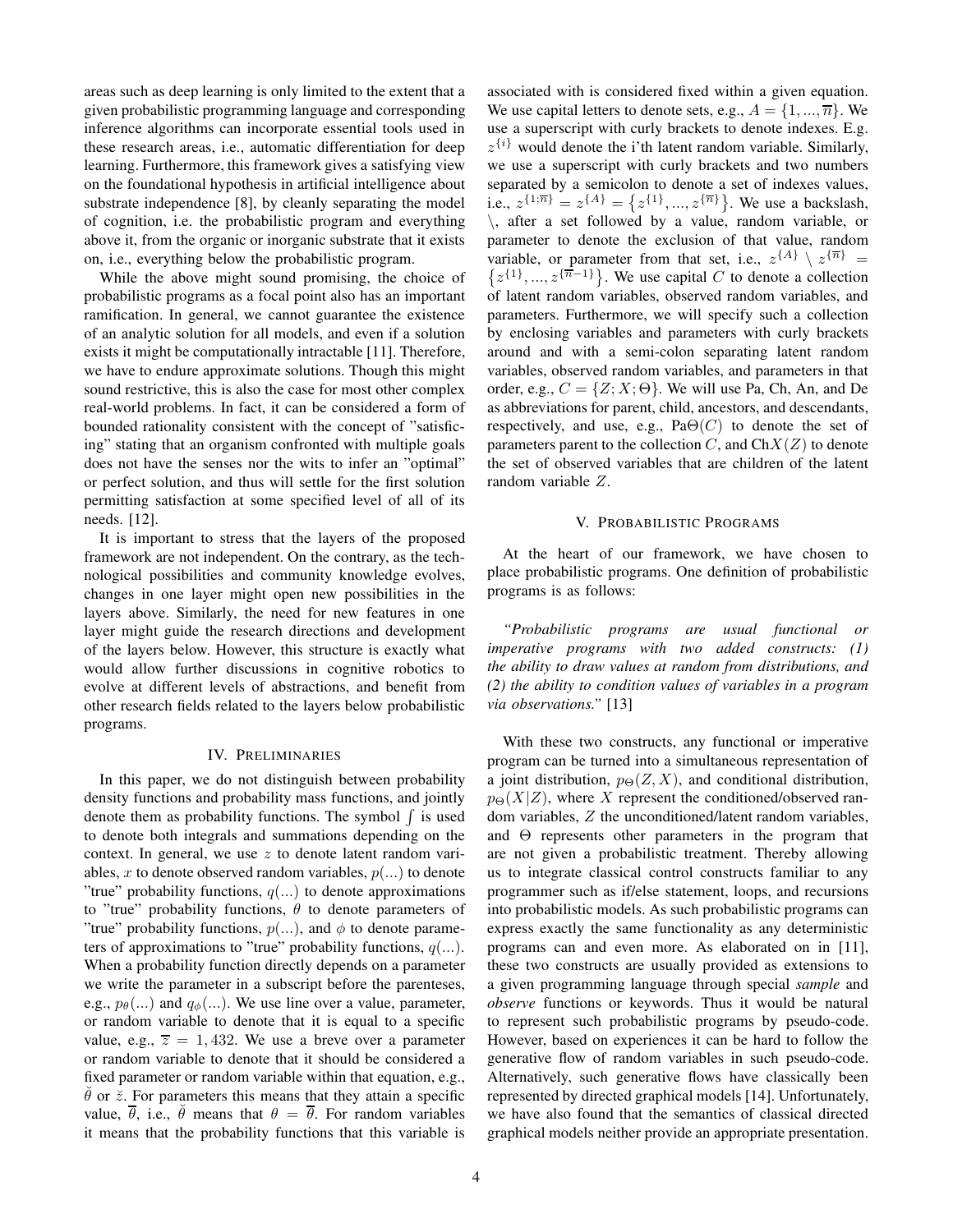<span id="page-4-2"></span>

(a) Graph idiom for the classical simultaneous localization and mapping (SLAM) problem [15].  $z_s^{\{t\}}$  is the state at time t,  $z_a^{\{t\}}$  is the action at time t,  $z_{map}^{\{i\}}$  is the i'th pixel in a grid map, and  $x_p^{\{t\}}$  is the perceived information at time t.



<span id="page-4-3"></span>(b) Graph idiom for a Markov Decision Process [16].  $z_s^{\{t\}}$  is the state at time t,  $z_a^{\{t\}}$  is the action at time t, and  $x_O^{\{t\}}$  is a "observed" optimality variable at time t.

<span id="page-4-1"></span>Fig. 3. Examples of two directed graphical models developed in different research areas.

## <span id="page-4-0"></span>*A. Generative Flow Graphs*

We have found that combining the semantics of classical directed graphical models with the semantics of flowcharts into a hybrid representation is a good visual representation. Directed graphical models represent the conditional dependency structure of a model and flowcharts represent the steps in an algorithm or workflow. The hybrid representation illustrates the order in which samples of random variables in a probabilistic program are generated and how these samples influence the distributions used to generate other samples. For this reason, we denote this hybrid representation by the name *Generative Flow Graph*.

To exemplify the utility of the *Generative Flow Graph* representation consider the graphical model for a classical Markov Decision Process and the simultaneous localization and mapping (SLAM) problem depicted in Fig. [3.](#page-4-1) With the

classical semantics of directed graphical models, it is often the case that size limitations of figures coerce authors to remove some variables from the figure and represent them indirectly by, e.g., dashed arrows as the case in both Fig. [3a](#page-4-2) and Fig. [3b.](#page-4-3) Similarly, the classical semantics of directed graphical models does not represent the influence from other parameters or variables that are not given a probabilistic treatment, even though such variables and parameters might have equal importance for a model. This is especially true if they are not fixed and have to be learned, e.g., if one wants to incorporate artificial neural networks into a model. The classical semantics of directed graphical models also cannot represent dependency structures depending on conditionals giving the illusion that a variable always depends on all of its possible parents, and that all variables in the graph are relevant in all situations. Furthermore, while the semantics of directed graphical models allows us to represent the structure of the joint distribution,  $p(Z, X)$ , its ability to explicitly express the structure of the posterior distribution,  $p(Z|X)$ , is limited. Finally, there is no standardized ways of representing a fragment of a graphical model, which hinders discussions at different levels of abstraction. Probabilistic programs easily allow us to incorporate the above in our models and thus a more appropriate representation is needed. The semantics of generative flow graphs shown in Table [I](#page-14-0) in Appendix alleviate these problems. Utilizing these semantics we can redraw the directed graphical model in Fig. [3a](#page-4-2) in multiple ways with different levels of information as in Fig. [4.](#page-5-0) Notice, that the choice of node collections is not unique.

One advantage of the semantics of directed graphical models is that for graphs with no cycles [14] such models represents a specific factorization of the joint probability of all the random variables in the model of the form:

$$
p(x^{\{1;\overline{n}\}}, z^{\{1;\overline{m}\}})
$$
\n
$$
= \prod_{n=1}^{\overline{n}} p(x^{\{n\}} | \text{PaZ}(x^{\{n\}})) \prod_{m=1}^{\overline{m}} p(z^{\{m\}} | PaZ(z^{\{m\}}))
$$
\n(1)

where  $x^{\{n\}}$  and  $z^{\{m\}}$  are the n'th observed and the m'th latent random variable in the model, respectively. This is in principle also true for the generative flow graph representation if it neither contains any cycles, just with the additional explicit representation of dependency on parameters. For generative flow graphs, we can similarly to Eq. [\(1\)](#page-4-4) write up a factorization by including a factor of the form

<span id="page-4-4"></span>
$$
p_{\mathrm{Pa\theta}(z^{\{m\}})}(z^{\{m\}}|\mathrm{PaZ}(z^{\{m\}}))
$$

for each latent random variable node,  $z^{\{m\}}$ , in the graph, and a factor of the form

<span id="page-4-5"></span>
$$
p_{\mathrm{Pa}\theta(x^{\{n\}})}(x^{\{n\}}|\mathrm{Pa}Z(x^{\{n\}}))
$$

for each observed random variable node,  $x^{\{n\}}$ , in the graph, and finally a factor of the form

$$
p_{\Theta, \text{Pa}\Theta(C^{\{k\}})}(Z, X | \text{Pa}Z(C^{\{k\}}))
$$
\n
$$
= p_{\Theta, \text{Pa}\Theta(C^{\{k\}})}(X | Z, \text{Pa}Z(C^{\{k\}})) p_{\Theta, \text{Pa}\Theta(C^{\{k\}})}(z | \text{Pa}Z(C^{\{k\}}))
$$
\n(2)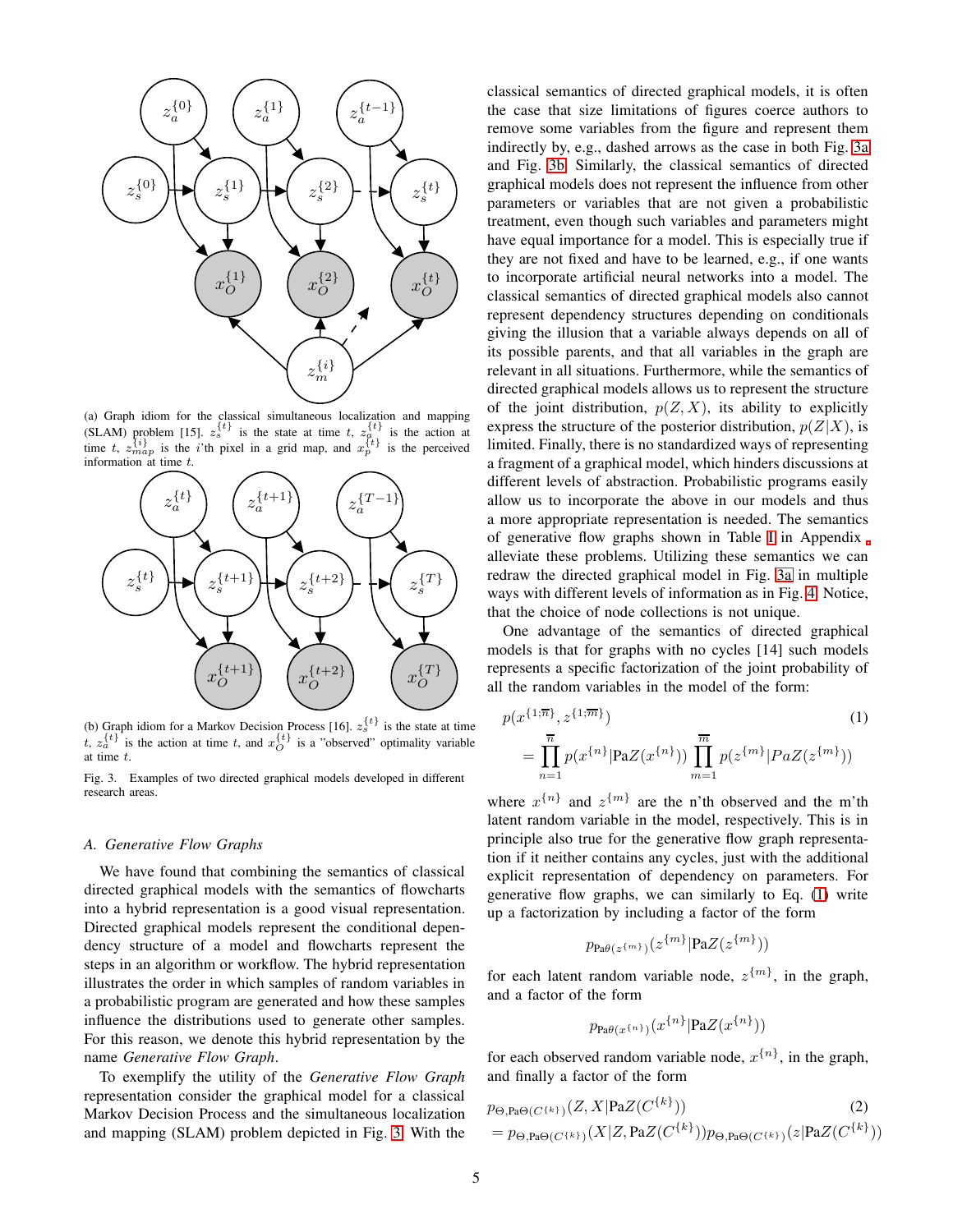<span id="page-5-6"></span>

<span id="page-5-8"></span><span id="page-5-0"></span>Fig. 4. Three semantically equivalent generative flow graphs with different levels of abstractions corresponding to the directed graphical model in Fig. [3a.](#page-4-2)

for each node collection,  $C^{\{k\}} = \{Z; X; \Theta\}$ . If a parent node of y is a node collection  $\{Z; X; \Theta\}$  then Pa $Z(y) = z$  and  $Pa\theta(y) = \theta$  unless a subset of the variables or parameters in the node collection is explicitly specified next to the parent link. If the internal structure of a node collection is known from somewhere else, the factor in Eq. [\(2\)](#page-4-5) can of course be replaced by the corresponding factorization. The catch, however, is that a probabilistic program, and thus also generative flow graphs, potentially can denote models with an unbounded number of random variables and parameters making it impossible to write up the full factorization explicitly. On the other hand, this just emphasizes the need for alternative ways of representing probabilistic programs other than pseudo-code.

Besides the possibility of expressing a factorization of the joint prior distribution, the detached link allows us to express additional structure for the posterior distribution,  $p(z|x)$ . Consider the two generative flow graphs in Fig. [5.](#page-5-1) By applying standard manipulations we can obtain the fac-

<span id="page-5-3"></span>

<span id="page-5-5"></span><span id="page-5-1"></span>Fig. 5. Two generative flow graphs representations of a simple model with two parameters, two latent variables, and two observed variables. In both graphs  $\theta_1$  and  $z_1$  are needed to generate  $z_2$ , however, in (b) we have explicitly constrained the inference of  $z_2$  to not influence the learning of  $\theta_1$ and inference of  $z_1$ . Thus, the evidence provided by  $x_2$  neither is allowed to have an influence on  $\theta_1$  and  $z_1$ . Thereby, the model represented by the nodes on the left-hand side of the dashed line in (b) can be seen as an independent problem.

<span id="page-5-7"></span>torization in Eq. [\(3\)](#page-5-2) for the graph in Fig. [5a.](#page-5-3)

$$
p_{\theta_a, \theta_b}(z_a, z_b | x_a, x_b)
$$
  
=  $p_{\theta_a, \theta_b}(z_b | z_a, x_a, x_b) p_{\theta_a, \theta_b}(z_a | x_a, x_b)$   
=  $p_{\theta_a, \theta_b}(z_b | z_a, x_b) p_{\theta_a, \theta_b}(z_a | x_a, x_b)$  (3)

wheres from the definition of the detached link we can write the factorization in Eq. [\(4\)](#page-5-4) for the graph in Fig. [5b.](#page-5-5)

<span id="page-5-4"></span><span id="page-5-2"></span>
$$
p_{\theta_a, \theta_b}(z_a, z_b | x_a, x_b)
$$
  
=  $p_{\check{\theta}_a, \theta_b}(z_b | \check{z}_a, \check{x}_a, x_b) p_{\theta_a}(z_a | x_a)$   
=  $p_{\check{\theta}_a, \theta_b}(z_b | \check{z}_a, x_b) p_{\theta_a}(z_a | x_a)$  (4)

The main difference between these two factorizations is the distribution over the latent variable  $z_a$ . In Eq. [\(3\)](#page-5-2) the distribution over the latent variable  $z_a$  depends on the evidence provided by both observations  $x_a$  and  $x_b$ , and is influenced by both parameters  $\theta_a$  and  $\theta_b$ . In Eq. [\(4\)](#page-5-4) the distribution over  $z_a$  depends only on the evidence provided by the observations  $x_a$ , and is only influenced by the parameter  $\theta_a$ . As such the inference problem of obtaining the posterior distribution over  $z_a$  is independent of the inference problem of obtaining the posterior distribution over  $z<sub>b</sub>$ , but not conversely. In general, for model consisting of  $\overline{a}$  node collections,  $C^{(a)} = \{Z^{(a)}; X^{(a)}; \Theta^{(a)}\}$ , connected only by detached links we can write the factorization of the posterior as

<span id="page-5-9"></span>
$$
p_{\Theta}(Z|X) = \prod_{a=1}^{\overline{a}} p_{\Theta^{\{a\}},Pa\breve{\Theta}(C^{\{a\}})} \left( Z^{\{a\}} | Pa\breve{Z} \left( C^{\{a\}} \right), X^{\{a\}} \right)
$$
(5)

where the breves are used to emphasize that the variables and parameters are related through a detached link. The possible benefit of being able to express such structure will become clear in Section [VI.](#page-7-0)

Another added benefit of the generative flow graph representation is to express models by different levels of abstraction. As an example consider the three different factorization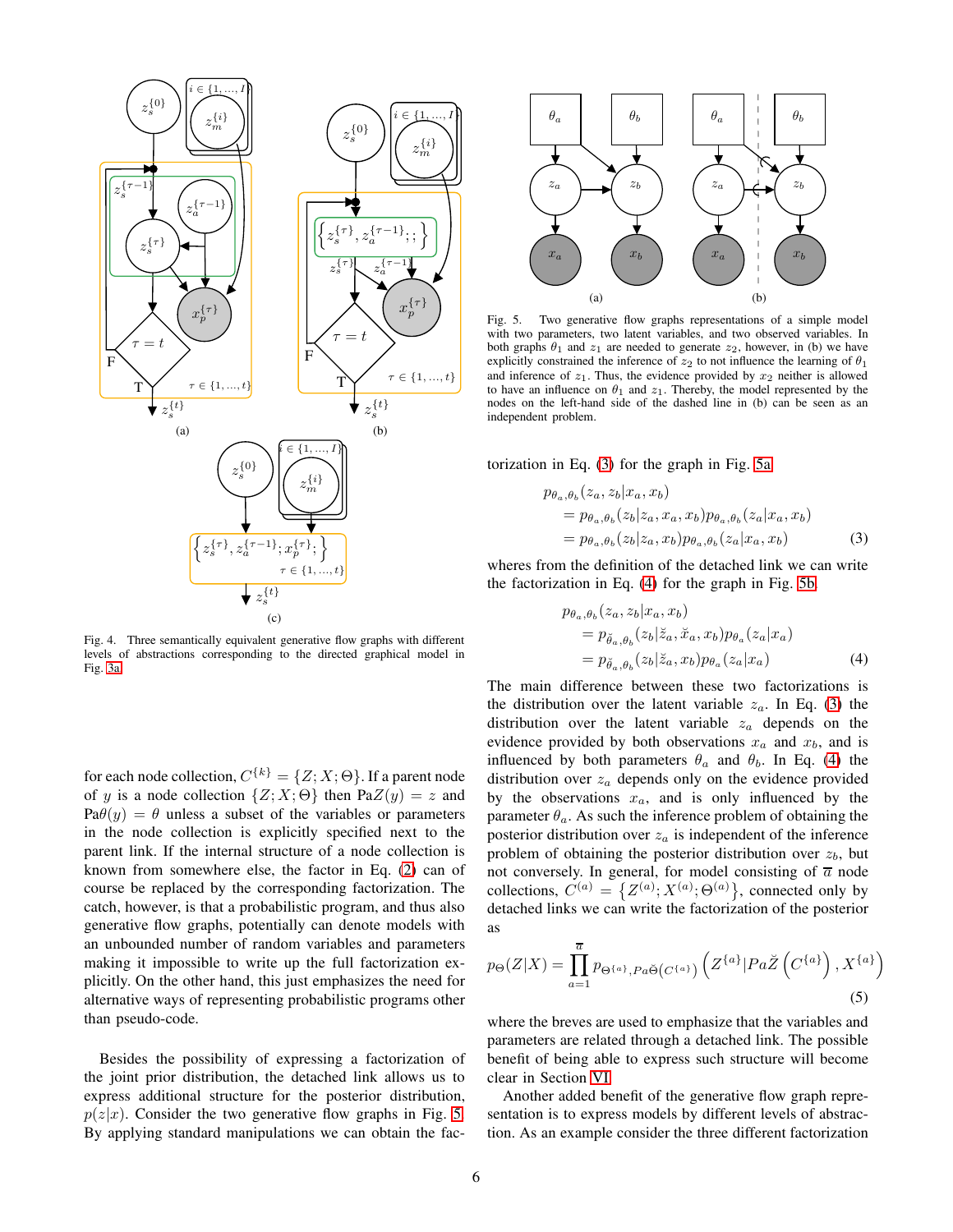<span id="page-6-5"></span>

<span id="page-6-4"></span>Fig. 6. Two semantically equivalent generative flow graphs corresponding to the directed graphical model in Fig. [3b.](#page-4-3)

of the simultaneous localisation and mapping problem given in Eq. [\(6\)](#page-6-1), Eq. [\(7\)](#page-6-2), and Eq. [\(8\)](#page-6-3).

$$
p(z_{s}^{\{0;t\}}, z_{a}^{\{0;t-1\}}, z_{p}^{\{1;t\}}, z_{m}^{\{0;t\}})
$$
\n
$$
= p(z_{p}^{\{1;t\}}|z_{s}^{\{0;t\}}, z_{a}^{\{0;t-1\}}, z_{m}^{\{0;t\}})
$$
\n
$$
\cdot p(z_{s}^{\{0;t\}}, z_{a}^{\{0;t-1\}}|z_{s}^{\{0\}}) p(z_{s}^{\{0\}}) \prod_{i=1}^{I} p(z_{m}^{\{i\}})
$$
\n
$$
= p(z_{s}^{\{0\}}) \prod_{i=1}^{I} p(z_{m}^{\{i\}})
$$
\n
$$
\cdot \prod_{\tau=1}^{t} \left( \frac{p(z_{p}^{\{\tau\}}|z_{s}^{\{\tau\}}, z_{a}^{\{\tau-1\}}, z_{m}^{\{0;t\}})}{p(z_{s}^{\{\tau\}}, z_{a}^{\{\tau-1\}}|z_{s}^{\{\tau-1\}})} \right)
$$
\n
$$
= p(z_{s}^{\{0\}}) \prod_{i=1}^{I} p(z_{m}^{\{\tau\}}, z_{a}^{\{\tau-1\}}|z_{s}^{\{\tau-1\}})
$$
\n
$$
\cdot \prod_{\tau=1}^{t} \left( \frac{p(z_{p}^{\{\tau\}}|z_{s}^{\{\tau\}}, z_{a}^{\{\tau-1\}}, z_{m}^{\{0;t\}})}{p(z_{p}^{\{\tau\}}|z_{s}^{\{\tau-1\}}, z_{m}^{\{0;t\}})} \right)
$$
\n
$$
\cdot \prod_{\tau=1}^{t} \left( \frac{p(z_{p}^{\{\tau\}}|z_{s}^{\{\tau-1\}}, z_{a}^{\{\tau-1\}}, z_{m}^{\{\tau-1\}})}{p(z_{s}^{\{\tau-1\}}|z_{s}^{\{\tau-1\}}|z_{s}^{\{\tau-1\}})} \right)
$$

The generative flow graphs in Fig. [4a,](#page-5-6) Fig. [4b,](#page-5-7) and Fig. [4c](#page-5-8) corresponds directly to the factorization in Eq. [\(8\)](#page-6-3), Eq. [\(7\)](#page-6-2), and Eq. [\(6\)](#page-6-1), respectively. Thereby, they represents different levels of abstractions for the same model. As such generative flow graphs simply yield better expressibility over their directed graphical model counterparts.

#### <span id="page-6-0"></span>*B. Probabilistic Programming Idioms*

We have already discussed how probabilistic programming idioms can be seen as a means to achieve functional elegance. In this section, we describe how such idioms can be discovered by inspecting generative flow graphs. We define probabilistic programming idioms as follows:

*"Probabilistic programming idioms are reusable code fragments of probabilistic programs sharing an equivalent semantic role in their enclosing probabilistic programs."*

To identify such probabilistic programming idioms, we can look for node collections containing the same nodes and with the same internal structure in at least two different probabilistic programs. Consider for example the node collection  $\left\{z_s^{\{\tau\}}, z_a^{\{\tau-1\}};\right\}$  highlighted with a green border in the generative flow graph for both the simultaneous localization and mapping problem and Markov Decision Process depicted in Fig. [4](#page-5-0) and Fig. [6,](#page-6-4) respectively. From Fig. [4a](#page-5-6) and Fig. [6a](#page-6-5) it is clear that the internal structure of this node collection is identical in both graphs, and that it represents the factorization

$$
p\left(z_s^{\{\tau \}}|z_s^{\{\tau-1\}},z_a^{\{\tau-1\}}\right)p\left(z_a^{\{\tau-1\}}\right).
$$

<span id="page-6-2"></span><span id="page-6-1"></span>Assuming that the distributions  $p\left(z_s^{\{\tau\}}|z_s^{\{\tau-1\}}, z_a^{\{\tau-1\}}\right)$  and  $p\left(z_a^{\{\tau-1\}}\right)$  are the same in both models, we could possible create a probabilistic program for this node collection once, and then reuse it in both models. This probabilistic program should then take a sample  $z_s^{\{\tau-1\}}$  as input. From this input the program could sample both  $z_s^{\{\tau\}}$  and  $z_a^{\{\tau-1\}}$ from "hard-coded" distributions  $p\left(z_s^{\{\tau\}}|z_s^{\{\tau-1\}}, z_a^{\{\tau-1\}}\right)$ and  $p\left(z_a^{\{\tau-1\}}\right)$  using the sample function or keyword of the probabilistic programming language. Finally, the program should return both of these samples. While this approach might work perfectly for some applications, the two distributions  $p\left(z_s^{\{\tau-1\}}|z_s^{\{\tau-1\}}, z_a^{\{\tau-1\}}\right)$  and  $p\left(z_a^{\{\tau-1\}}\right)$  are usually application specific, limiting the usability for an idiom in which they are "hard-coded". A far more general approach would be to allow the probabilistic program to instead take the two distributions as input or having these distributions as free variables, allowing us to re-use the code fragment even for problems where these distributions are not necessarily the same. Rather than fully defining a model of a part of cognition, such a probabilistic program would constitute a template method for the generative flow of that part of cognition. Specific utilization of the model could then be done via a function closure specifying the free distributions. While the benefits of the above example arguably might be limited since the internal structure of the node collection is relatively simple, it is not hard to imagine more complex structures. Consider for instance the node collection highlighted with a blue border in Fig. [6.](#page-6-4) By constructing an appropriate probabilistic program for this node collection we have defined a probabilistic programming idiom constituting the foundation for optimal control and reinforcement learning.

<span id="page-6-3"></span>When we have developed such probabilistic programming idioms it empowers us to mix and match them to construct higher-level intelligence without worrying about all details of the underlying models. E.g. Fig. [7](#page-7-1) implies that the output of a specific model for the simultaneous localization and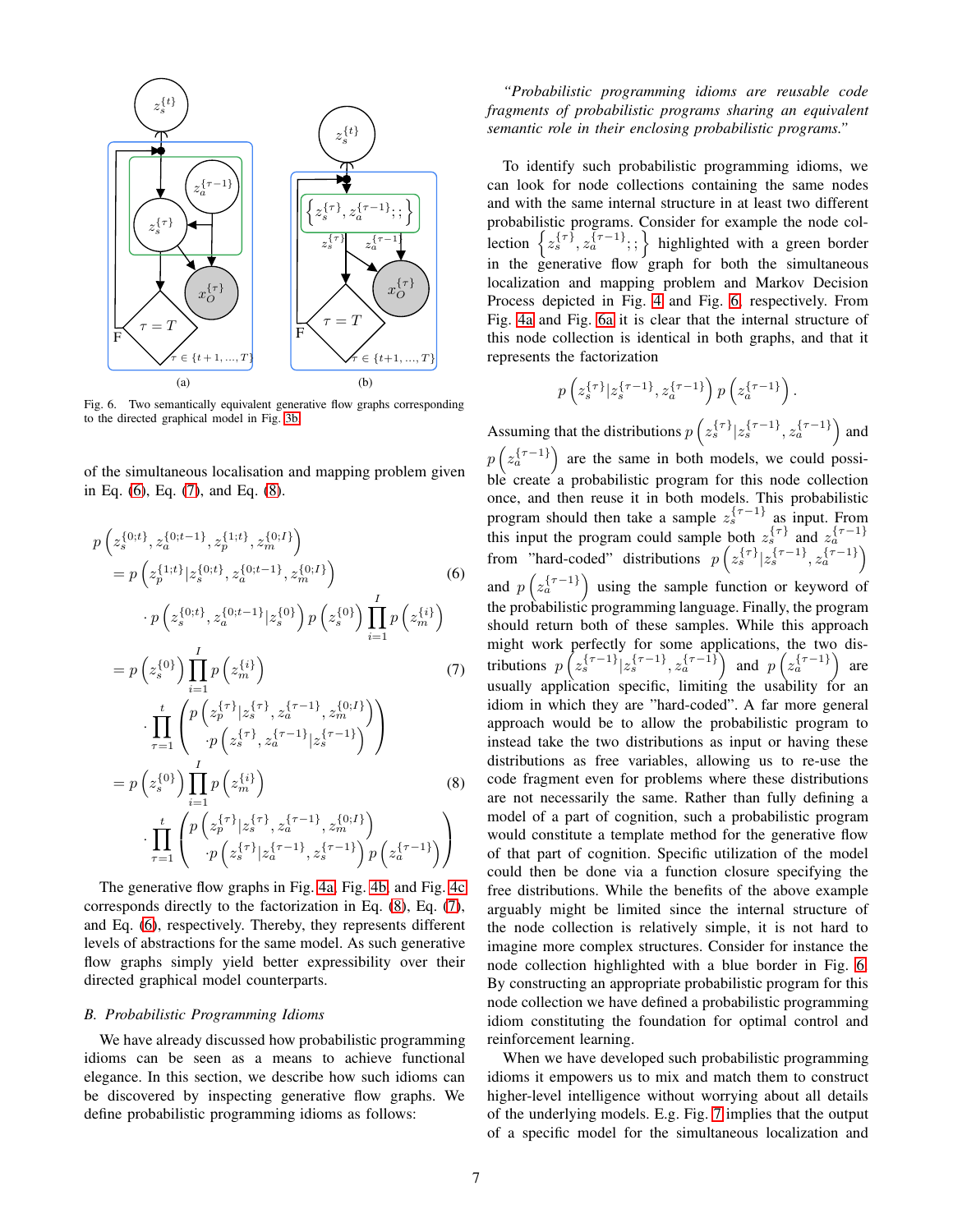

<span id="page-7-1"></span>Fig. 7. A combination of the generative flow graphs for the simultaneous localization and mapping problem and the Markov Decision Process shown in Fig. [4](#page-5-0) and Fig. [6,](#page-6-4) respectively, could potentially constitute an end-to-end navigation behavior for a mobile robot.

<span id="page-7-0"></span>mapping problem is used as the input to a Markov decision process, but leaves out details about their internal structures.

# VI. INFERENCE ALGORITHMS

As stated in Section [V](#page-3-0) a probabilistic program is a simultaneous representation of a joint distribution,  $p_{\Theta}(Z, X)$ , and a conditional distribution,  $p_{\Theta}(X|Z)$ . Having defined a model as such distributions we are usually interested in answering queries about the unconditioned/latent random variables, Z, given information about the conditioned/observed random variables,  $X = \overline{X}$ . In the combined navigation problem illustrated in Fig. [7](#page-7-1) we are interested in determining which action to take,  $z_a^{\{\tau\}}$ , given prior perceived information,  $x_p^{\{\tau\}}$ for  $\tau \in 1, ..., t$ , and future optimality variables,  $x_O^{\{\tau\}}$  for  $\tau \in t+1, ..., T$ . Often queries of interest are statistics such as the posterior mean and variance of specific random variables, or the posterior probability of a random variable being within a given set. Still, it could also simply be to sample from the posterior,  $p_{\Theta} (Z | X = \overline{X})$ . All of these queries are somehow related to the posterior distribution given by

$$
p_{\Theta} (Z|X = \overline{X}) = \frac{p_{\Theta} (X = \overline{X}, Z)}{p_{\Theta} (X = \overline{X})}
$$

$$
= \frac{p_{\Theta} (X = \overline{X}, Z)}{\int p_{\Theta} (X = \overline{X}, Z) dZ}.
$$
(9)

Unfortunately, the marginalization by the integral in the denominator of Eq. [\(9\)](#page-7-2) in general does not have an analytical solution or is intractable to compute in most realistic problems and thereby the reason why one often has to resort to approximate inference [17]. Through time, an abundance of algorithms has been developed to find an approximation to the posterior in specific problems. Unfortunately, many of these algorithms cannot be applied to general probabilistic programs mainly due to the possible unbounded number of random variables [11]. Possible applicable inference algorithms can roughly be divided into Monte

Carlo based algorithms such as Sequential Monte Carlo, Metropolis-Hastings, and Hamiltonian Monte Carlo, and the optimization based Variational Inference algorithms such as Stochastic Variational inference. As the size and complexity of models of cognition increase, the computational efficiency of inference algorithms becomes a paramount necessity to achieve sufficient efficiency of the framework presented in Section [III.](#page-1-1) While Monte Carlo methods often converge to the true posterior in the limit, convergence can be slow. Conversely, Variational Inference algorithms are often faster even though they can suffer from simplified posterior approximations [17]. Also, as Variational Inference methods are based on optimization they provide a natural synergy with data-driven discriminative techniques such as deep learning. By accepting that robots are not necessarily supposed to behave optimally, but rather should behave as agents with bounded rationality, the above characteristic makes Variational Inference algorithms an especially interesting choice for cognitive robotics. Therefore, Section [VI-A](#page-7-3) is devoted to giving the reader an introduction to the overall concept of Variational Inference. Section [VI-B](#page-8-0) and [VI-C](#page-8-1) present two specific solution approaches commonly used in variational inference, namely Message-passing algorithms and stochastic variational inference, respectively. Both approaches have their weaknesses. Therefore, in Section [VI-D](#page-9-0) we outline a way of combining these two approaches to overcome the weaknesses.

## <span id="page-7-3"></span>*A. Variational inference*

Variational inference uses optimization to approximate one distribution,  $p(Z)$ , by another simpler distribution,  $q(Z)$ , called the variational distribution. Notice that, in general,  $p(Z)$  does not need to be a conditional distribution,  $p(Z|X = \overline{X})$ , as in Eq. [\(9\)](#page-7-2). However, for the sake of the topic in this paper we will focus on the conditional distribution case. Thus, we will concentrate on solving a variational inference problem on the form

<span id="page-7-4"></span>
$$
q^*(Z) = \arg\min_{q(Z)\in Q} D\left(p_{\Theta}\left(Z|X=\overline{X}\right)||q\left(Z\right)\right) \tag{10}
$$

<span id="page-7-2"></span>where  $D$  is a so-called divergence measure, measuring the similarity between  $p$  and  $q$ , and  $Q$  is the family of variational distributions that we want to find our approximation from. The notation  $D(p||q)$  denotes that we are dealing with a divergence measure and that the order of arguments, p and  $q$ , matters. The family of variational distributions,  $Q$ , is usually selected as a compromise between how good an approximation one wants and computational efficiency, and should be chosen such that the given queries can be easily answered. It is important to stress that any variational inference method is more or less biased via the choice of the family of variational distributions, Q. As a consequence we cannot view the original model in isolation, and have to consider the variational distribution,  $q(Z)$ , as an implicit part of the cognitive model. Furthermore, the divergence measure, D, can have a rather large impact on the approximation. However, empirical results suggest that for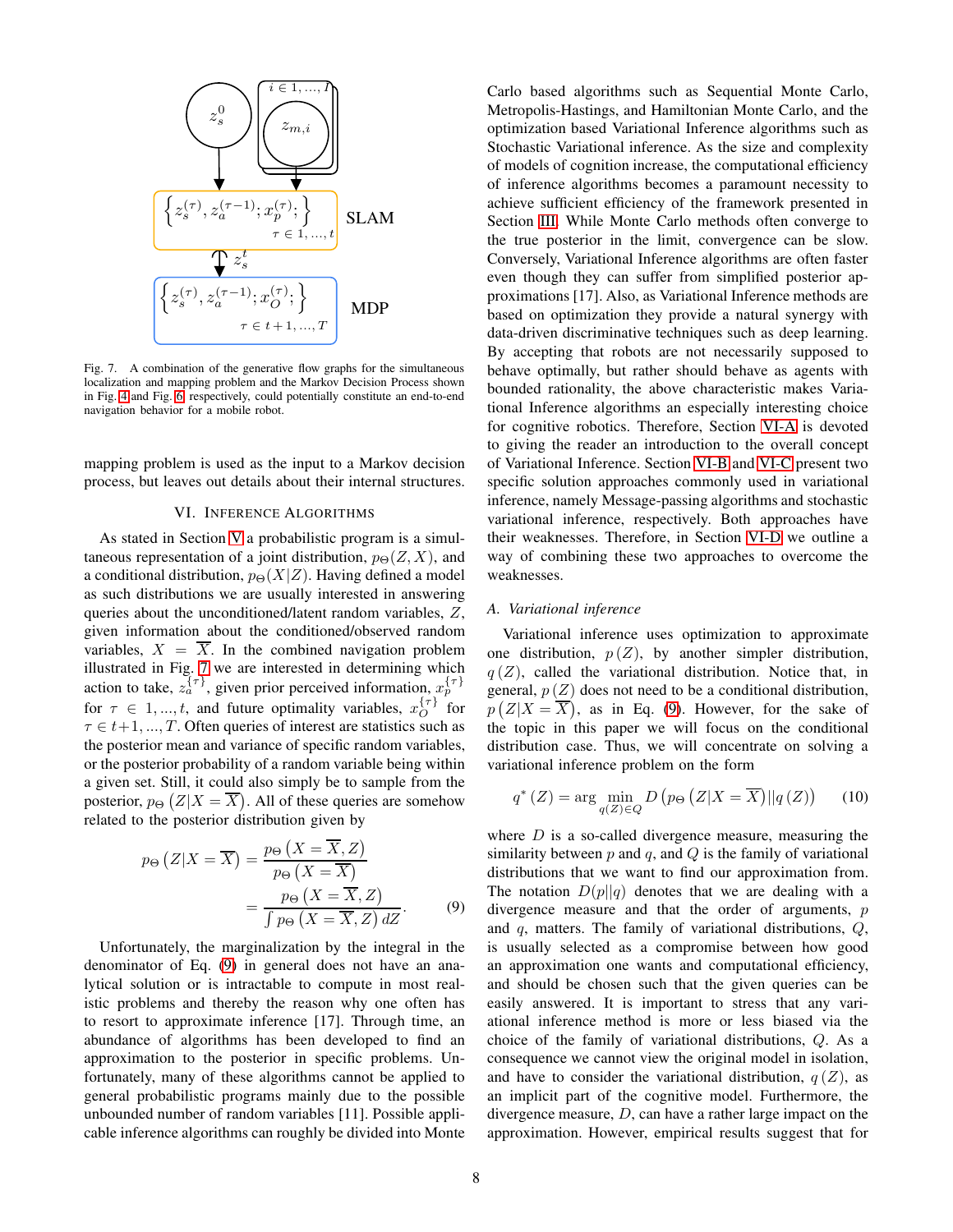- 1: Initialize  $q^{\{a\}\ast}(Z)$  for all  $a \in A$
- 2: repeat
- 3: Pick a factor  $a \in A$
- 4: Solve Eq. [\(15\)](#page-8-2) to find  $q^{\{a\}*}(Z)$
- 5: **until**  $q^{\{a\}\ast}(Z)$  converges for all  $a \in A$

<span id="page-8-3"></span>Fig. 8. The generic message-passing algorithm. The loop in line 2 can potentially be run in parallel and in a distributed fashion.

the family of  $\alpha$ -divergences, subsuming the commonly used Kullback–Leibler divergence, all choices will give similar results as long as the approximating family, Q, is a good fit to the true posterior distribution [18].

# <span id="page-8-0"></span>*B. Message-Passing*

The overall idea behind message-passing algorithms is to take a possible complicated problem as defined by Eq. [\(10\)](#page-7-4) and break it down into a series of more tractable problems [18]. This way of solving a variational inference problem is known as message-passing because the solution of each subproblem can be interpreted as a message sent to the other sub-problems. This is done by assuming that the model of our problem,  $p(Z|X)$ , naturally factorizes into a product of probability distributions

$$
p(Z|X) = \prod_{a \in A} p^{\{a\}}(Z|X).
$$
 (11)

Notice that the factorization need not be unique and that each probability distribution,  $p^{\{a\}}(Z|X)$ , can depend on any number of the variables of  $p(Z|X)$ . Similarly, we can choose a variational distribution,  $q(Z)$ , that factorizes into a similar form

$$
q(Z) = \prod_{a \in A} q^{\{a\}}(Z). \tag{12}
$$

Now by defining the product of all other than the  $a'$ <sup>th</sup> factor of  $q(Z)$  and  $p(Z|X)$ , respectively as

$$
q^{\setminus a}(Z) = \prod_{b \in A \setminus a} q^{\{b\}}(Z),\tag{13}
$$

$$
p^{\setminus a}\left(Z|X\right) = \prod_{b \in A \setminus a} p^{\{b\}}(Z|X) \tag{14}
$$

and by further assuming that  $q^{n} (Z) \approx p^{n} (Z|X)$  is in fact a good approximation, it is possible to rewrite our full problem in Eq. [\(10\)](#page-7-4) into a series of approximate subproblems on the form

$$
q^{\{a\}*}(Z) \approx \text{(15)}
$$
\n
$$
\arg\min_{q^{\{a\} \in Q^{\{a\}}} D\left[p^{\{a\}}(Z|X)q^{\{a\}}(Z)||q^{\{a\}}(Z)q^{\{a\}}(Z)\right]
$$

where  $q^{a}(Z)$  is kept fixed. Assuming a sensible choice of factor families,  $Q^{\{a\}}$ , from which  $q^{\{a\}}$  can be chosen, the problem in Eq. [\(15\)](#page-8-2) can be more tractable than the original problem, and by iterating over these coupled subproblems as shown in Fig. [8,](#page-8-3) we can obtain an approximate solution to our original problem. In principle, we can even use different divergence measures for each sub-problem to do mismatched message-passing, which could make some of the sub-problems easier to solve as described in [18]

The approach is not guaranteed to converge for general problems. Furthermore, Eq. [\(15\)](#page-8-2) might still be a hard problem to solve, and thus previously in practice, the approach has been limited to problems for which Eq. [\(15\)](#page-8-2) can be solved analytically such as fully discrete or Gaussian problems [18]. However, besides breaking the original problem into a series of more tractable sub-problems, this solution approach gives a principle way of solving the original problem in a distributed and parallel fashion, which could be a huge benefit for large models. Furthermore, depending on the dependency structure of the problem, not all subproblems depend on the solution of the other sub-problems, which can significantly reduce the amount of communication needed due to sparsely connected networks.

## <span id="page-8-1"></span>*C. Stochastic Variational inference*

Stochastic Variational inference (SVI) reformulates the minimization problem of a variational inference problem, e.g., Eq. [\(10\)](#page-7-4) or Eq. [\(15\)](#page-8-2), into a dual maximization problem with an objective, L, that is suited for stochastic optimization [19]. To use stochastic optimization we need to assume that the variational distribution,  $q$ , is parameterized by some parameters, Φ. We will denote the parameterized variational distribution by,  $q_{\Phi}$ . The steps and assumptions to obtain this dual problem and the objective function, L, of the resulting maximization problem of course depends on whether we have chosen the Kullback–Leibler divergence [19]–[21] or  $\alpha$ -divergences [22], however, the resulting maximization problem ends up being on the form

$$
\Phi^* = \arg \max_{\Phi} \quad \underbrace{L\left(p_{\Theta}\left(Z, X = \overline{X}\right), q_{\Phi}\left(Z\right)\right)}_{E_{Z \sim q_{\Phi}\left(Z\right)}[l(Z, \Theta, \Phi)]} . \tag{16}
$$

<span id="page-8-5"></span>This dual objective function, L, does not depend on the posterior,  $p_{\Theta} (Z | X = \overline{X})$ , but only the variational distribution,  $q_{\Phi}(Z)$  and the unconditional distribution  $p_{\Theta}(Z, X = \overline{X})$ making the problem much easier to work with. Besides being dual to Eq. [\(10\)](#page-7-4) it turns out that for the family of alphadivergences with  $\alpha > 0$ , L is also an lower bound on the log evidence,  $log(p_{\Theta}(Z))$  [22]. Since the log evidence is a measure of how well a model fits the data, we can instead consider the optimization problem [23]

<span id="page-8-4"></span>
$$
\Theta^*, \Phi^* = \arg \max_{\Theta, \Phi} \quad \underbrace{L\left(p_{\Theta}\left(Z, X = \overline{X}\right), q_{\Phi}\left(Z\right)\right)}_{E_{Z \sim q_{\Phi}\left(Z\right)}[l(Z, \Theta, \Phi)]}. \quad (17)
$$

<span id="page-8-2"></span>that allows us to simultaneously fit the posterior approximation,  $q_{\Phi}$ , and model parameters,  $\Theta$ , to the data,  $\overline{X}$ . Furthermore, by utilizing the reparameterization trick [23]– [25] or the REINFORCE-gradient [26] it is possible to obtain an unbiased estimate of the gradient,  $\overline{\nabla_W L}$ , of the dual objective L where  $W = \{\Theta, \Phi\}$ . Stochastic gradient ascent can then be used to iteratively optimize the objective through the update equation

$$
W^{\{l\}} = W^{\{l-1\}} + \rho^{\{l-1\}} \overline{\nabla_W L}^{\{l\}} \left( W^{\{l-1\}} \right) \tag{18}
$$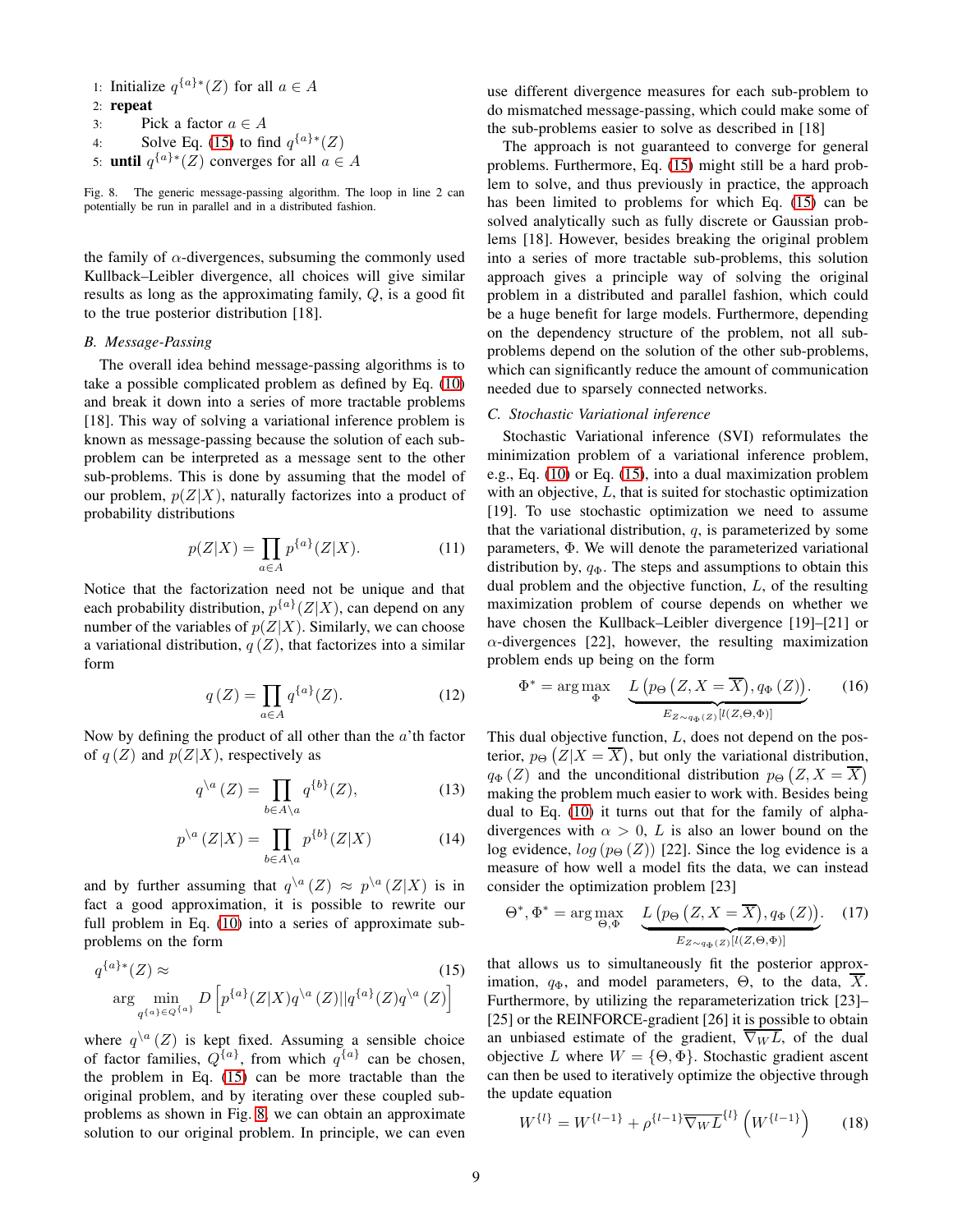where superscript  $\{l\}$  is used to denote the *l*'th iteration. If the sequence of learning rates,  $\rho^{\{l-1\}}$ , follows the Robbins-Monro conditions,

$$
\sum_{l=1}^{\infty} \rho^{\{l\}} = \infty, \qquad \sum_{l=1}^{\infty} \left( \rho^{\{l\}} \right)^2 < \infty \qquad (19)
$$

then stochastic gradient ascent converges to a maximum of the objective function  $L$ , and since Eq. [\(17\)](#page-8-4) is dual to the original minimization problem it provides a solution to the original problem. An unbiased gradient estimator with low variance is pivotal for this method and variance reduction methods are often necessary. However, a discussion of this subject is outside the scope of this paper and can often be done automatically by probabilistic programming libraries/languages such as Pyro [27].

One benefit of solving variational inference problems with stochastic optimization is that noisy gradient estimates are often relatively cheap to compute due to, e.g., subsampling of data. Another benefit is that the use of noisy gradient estimates can cause algorithms to escape shallow local optima of complex objective functions [19]. The downside of Stochastic variational inference is that it is inherently serial and that it requires the parameters to fit in the memory of a single processor [28]. This could potentially be a problem for cognitive robotics where large models with lots of variables and parameters presumably are necessary to obtain a high level of intelligence, and where queries have to be answered within different time scales. I.e. signals to motors have to be updated frequently while high-level decisions can be allowed to take a longer time.

# <span id="page-9-0"></span>*D. Stochastic Message-Passing*

To summarize the previous sections Message-passing algorithms exploits the dependency structure of a given variational inference problem to decompose the overall problem into a series of simpler variational inference sub-problems, that can be solved in a distributed fashion [18]. Messagepassing algorithms do not give specific directions on how to solve these sub-problems, and thus classically required tedious analytical derivations, that effectively limited the usability of the method. On the other hand, modern Stochastic variational inference methods directly solve such variational inference problems utilizing stochastic optimization while simultaneously learning model parameters. By fusion of these two approaches, we could potentially overcome the serial nature of Stochastic variational inference to solve large-scale complex problems in a parallel and distributed fashion. However, to do so we need to find an appropriate factorization of a given problem. Again we can make use of the semantics of generative flow graphs. Assuming that we can divide all the nodes of a given generative flow graph into a set,  $C^{\{A\}}$ , of node collections  $C^{\{a\}} = \{Z^{\{a\}}; X^{\{a\}}; \Theta^{\{a\}}\}\$  and a set of "global" observed variable nodes,  $X_G$ , having more than one node collection as parent, we can write the posterior

# factorization

 $p_{\Theta}(Z|X)$ 

$$
= p_{\Theta}(Z^{\{A\}}|X^{\{A\}}, X_G)
$$
  
\n
$$
= \frac{1}{p(X_G|X^{\{A\}})} p_{\Theta}(Z^{\{A\}}, X_G|X^{\{A\}})
$$
  
\n
$$
= \frac{p(X_G|Z^{\{A\}}, X^{\{A\}})}{p_{\Theta}(X_G|X^{\{A\}})} p_{\Theta}(Z^{\{A\}}|X^{\{A\}})
$$
  
\n
$$
= \frac{p(X_G|Z^{\{A\}})}{p_{\Theta}(X_G|X^{\{A\}})} p_{\Theta}(Z^{\{A\}}|X^{\{A\}})
$$
(20)

$$
= \frac{p(X_G|Z^{\{A\}})}{p_{\Theta}(X_G|X^{\{A\}})} \qquad (21)
$$

$$
\cdot \prod_{a \in A} p_{\Theta^{\{a\}},\mathbf{Pa}\breve{\Theta}}(C^{\{a\}}) \left(Z^{\{a\}}|\mathbf{Pa}\breve{Z}\left(C^{\{a\}}\right),X^{\{a\}}\right)
$$

where Eq. [\(20\)](#page-9-1) follows from conditional independence between  $X_G$  and  $X^{\{A\}}$  given  $Z^{\{A\}}$ , and Eq. [\(21\)](#page-9-2) follows from Eq. [\(5\)](#page-5-9). Following the procedure of message-passing we choose a variational distribution that factorizes as

<span id="page-9-3"></span><span id="page-9-2"></span><span id="page-9-1"></span>
$$
q_{\Phi}(Z) = \prod_{a \in A} q_{\Phi^{\{a\}}}\left(Z^{\{a\}}\right) \tag{22}
$$

Notice, that in Eq. [\(22\)](#page-9-3) we have exactly one factor for each node collection and that this factor only contains the latent variables of that node collection. This is unlike Eq. [\(12\)](#page-8-5) where a latent variable could be present in multiple factors. By combining Eq.  $(21)$  and Eq.  $(22)$  we can write an approximate posterior distribution related to the a'th node collection  $p(Z|X) \approx \tilde{p}^{\{a\}}(Z|X)$  where

$$
\tilde{p}_{\Theta^{\{a\}}(Z|X)}^{\{a\}}(Z|X) =
$$
\n
$$
p_{\Theta^{\{a\}},\mathsf{Pa}\breve{\Theta}(C^{\{a\}})}\left(Z^{\{a\}}|\text{Pa}\breve{Z}(C^{\{a\}}),X^{\{a\}}\right)
$$
\n
$$
\cdot \frac{p(X_G|Z^{\{A\}})}{\tilde{p}^{\{a\}}(X_G|X^{\{a\}})}\prod_{b\in A\setminus a} q_{\breve{\Phi}^{\{b\}}}\left(Z^{\{b\}}\right)
$$

Where  $\tilde{p}^{\{a\}}(X_G|X^{\{a\}})$  is defined in Eq. [\(25\)](#page-13-0) in Appendix [A.](#page-13-1) Based on Eq. [\(15\)](#page-8-2) we can then define approximate subproblems as

<span id="page-9-4"></span>
$$
\min_{\Phi^{\{a\}}} D\left[q_{\Phi^{\{a\}}}(Z)||\tilde{p}_{\Theta^{\{a\}}}(Z|X)\right] \tag{23}
$$

Each of these sub-problems can then be solved successively or in parallel potentially on distributed compute instances as outlined in Fig. [8](#page-8-3) and utilizing Stochastic variational inference as described in Section [VI-C.](#page-8-1) To see how this choice of factorization affects the posterior approximations and the learning of model parameters, Θ, consider the KL-divergence as divergence measure. Considering the KL-divergence we can rewrite the objective in Eq. [\(23\)](#page-9-4) as shown in Eq. [\(26\)](#page-13-2) through Eq. [\(33\)](#page-15-0) in Appendix [A](#page-13-1) to obtain the following local dual objective for stochastic variational inference

<span id="page-9-5"></span>
$$
L_{KL}^{\{a\}}\left(\Theta^{\{a\}}, \Phi^{\{a\}}\right) =
$$
\n
$$
E_{Z \sim \tilde{q}_{\text{PaZ}}^{\{a\}}}\left[LogEvd_{X_G, X^{\{a\}}}^{\{a\}}\left(\Theta^{\{a\}}\right)\right] - C
$$
\n
$$
- D_{KL}\left[q_{\Phi^{\{a\}}}(Z)||\tilde{p}_{\Theta^{\{a\}}}^{\{a\}}(Z|X)\right]
$$
\n(24)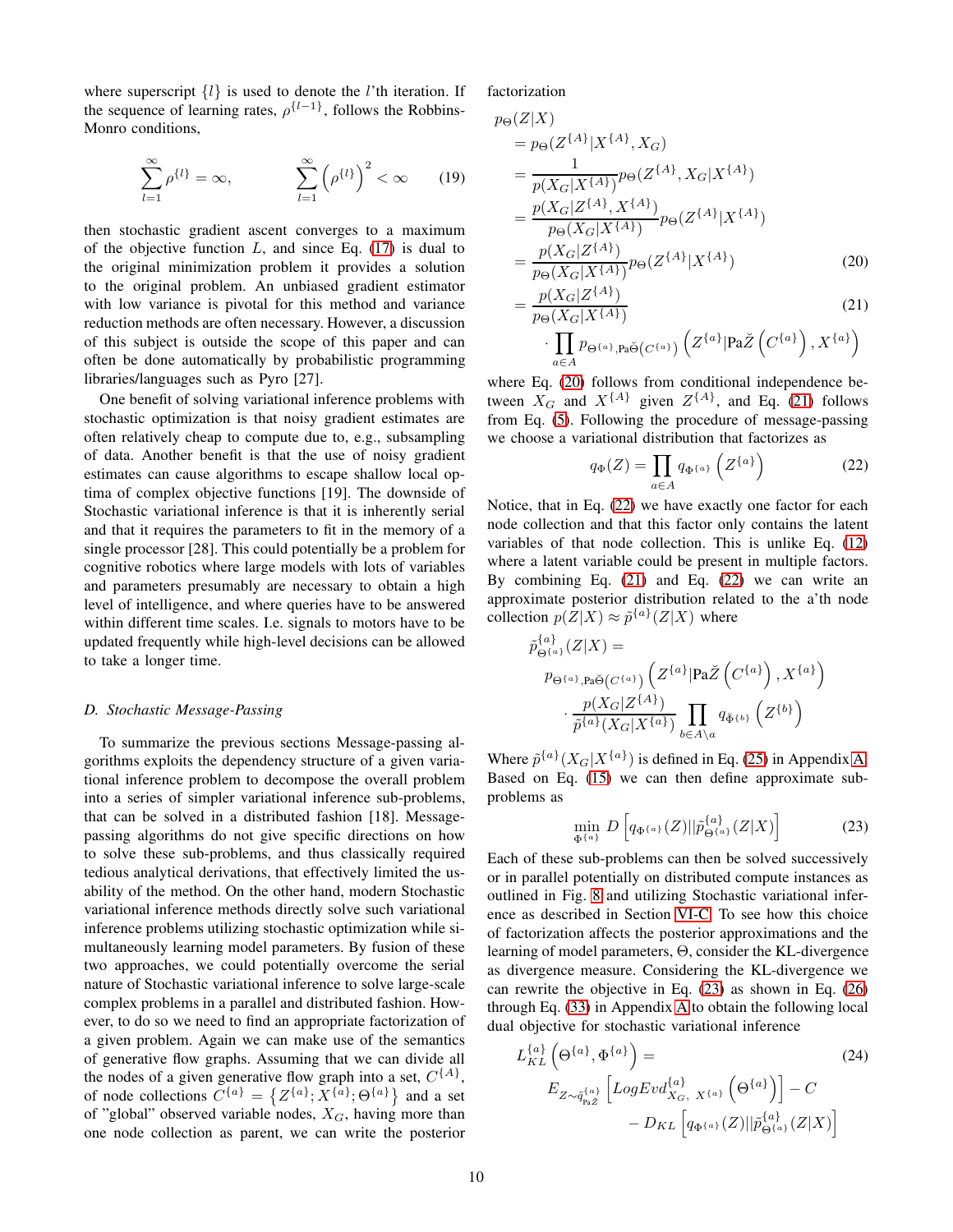Where C is a constant with respect to  $\Theta^{\{a\}}$  and  $\Phi^{\{a\}}$ , and  $LogEvd^{\{a\}}(X_G, X^{\{a\}})$  is the joint log-evidence over global observed variables,  $X_G$ , and observed variables,  $X^{\{a\}}$ , local to the a'th node collection. Since the first term on the right-hand side is constant with respect to  $\Phi^{\{a\}}$ , maximizing this local dual objective with respect to  $\Phi^{\{a\}}$  will minimize the KL-divergence. Furthermore, since  $D_{KL}\left[q_{\Phi^{\{a\}}}(Z)||\tilde{p}_{\Theta^{\{a\}}}^{\{a\}}(Z|X)\right] \geq 0$  by definition it follows from  $\text{Eq.} (24)$  $\text{Eq.} (24)$  that

$$
E_{Z \sim \tilde{q}_{p_a Z}^{\{a\}}}\left[LogEvd^{\{a\}}\left(X_G, \ X^{\{a\}}\right)\right] - C
$$
  

$$
\geq L_{KL}^{\{a\}}\left(\Theta^{\{a\}}, \Phi^{\{a\}}\right)
$$

Therefore, by maximizing the local dual objective,  $L_{KL}^{\{a\}}(\Theta_{\{a\}}^{\{a\}}), \Phi^{\{a\}}),$  with respect to the local model parameters,  $\Theta^{\{a\}}$ , we will push the expected joint log-evidence over the global,  $X_G$ , and the local,  $X^{\{a\}}$ , observed variables higher, where the expectation is taken with respect to the joint variational distribution over latent variables parent to the a'th node collection. In summary, this means that we can simultaneously fit our local model parameters,  $\Theta^{\{a\}}$ , to the evidence and obtain an approximate local posterior distribution,  $q_{\Phi^{\{a\}}} (z^{\{a\}})$ . While the above derivations were made for the KL-divergence, similar derivations can be done for the more general family of  $\alpha$ -divergences.

To evaluate this local dual objective, we only need information related to the local node collection, its parents, and other node collections having the same global observed variables as children. Thereby providing substantially computational speedups for generative flow graphs with sparsely connected node collections and global observed variables. To use this procedure with a standard probabilistic programming language, we would have to create a probabilistic program fragment for each node collection, their corresponding variational distribution, and the global observed variables. These fragments would then have to be composed together to form the local objectives potentially in an automated fashion.

So far within this section, we have assumed that all sub-problems are solved through a variational problem as in Eq. [\(23\)](#page-9-4). However, there are in principle no reasons why we could not use estimates of sub-posteriors,  $q(z^{\{b\}})$ , obtained through other means in Eq. [\(23\)](#page-9-4), as long as we can sample from these sub-posteriors. Thus, making the outlined method very flexible to combine with other methods, albeit analysis of the results obtained through the combined inference becomes more difficult. It is also important to stress that the factorization used above is not unique. It would be interesting to investigate if other factorizations could be employed, and for which problems these factorizations could be useful.

In summary, if we can divide a generative flow graph representing an overall model of cognition into node collections and global observed variables, then we can utilize the combination of Message-Passing and Stochastic Variational inference presented within this section, to distribute the computational burden of performing inference within this model. At the same time, we can learn local model parameters. Thus, yielding a very flexible tool allowing us to fully specify the part of a model that we are certain about, and potentially learn the rest.

## <span id="page-10-0"></span>VII. PROBABILISTIC PROGRAMMING LANGUAGES

So far, our focus has been on the representation of models defined by probabilistic programs, and on how to answer queries related to these models via modern probabilistic inference. However, we have not considered how this is made possible by probabilistic programming languages and their relation to deterministic programming languages. Here we will not give a detailed introduction to probabilistic programming and refer interested readers to [11], [29], or [30]. Instead, we will give a short overview of languages relevant to modeling cognition.

As already mentioned in Section [V](#page-3-0) the main characteristics of a probabilistic program is a construct for sampling randomly from distributions and another construct for condition values of variables in the program. The purpose of probabilistic programming languages is to provide these two constructs and to handle the underlying machinery for implementing inference algorithms and performing inference from these constructs. As with any other programming language, design decisions are not universally applicable or desirable, and different trade-offs are purposefully made to achieve different goals. This fact combined with theoretical advancements has resulted in several different probabilistic programming languages. For an extensive list see [11]. Some of these are domain-specific aimed at performing inference in a restricted class of probabilistic programs, such as STAN [31]. These restrictions are usually employed to obtain more efficient inference. More interesting for the framework presented in Section [III,](#page-1-1) however, are languages self-identifying as universal or general-purpose, such as Pyro [27] and Venture [32], [33]. These languages aim at performing inference in arbitrary probabilistic programs. Thus maximizing the flexibility for modeling cognition.

A recent trend has been to build probabilistic programming languages on top of deep-learning libraries such as PyTorch [34] and TensorFlow [35]. This is done both to use the efficient tensor math, automatic differentiation, and hardware acceleration that these libraries provide and to get tighter integration of deep-learning models within probabilistic models. Examples of such languages are Pyro [27] and ProbTorch [36] build upon PyTorch, and Edward [37] build upon TensorFlow. Again, when considering the use within the framework presented in Section [III,](#page-1-1) the languages based on PyTorch or TensorFlow 2.0 could potentially have the edge over others due to the dynamic approach to constructing computation graphs. This is because the dynamic computation graphs, more easily allow us to define dynamic models which include recursion and unbounded numbers of random choices [11]. Constructs potentially being indispensable for models of higher-level cognition supposed to evolve.

Python as the high-level general-purpose programming language it is makes modeling effortless in these languages.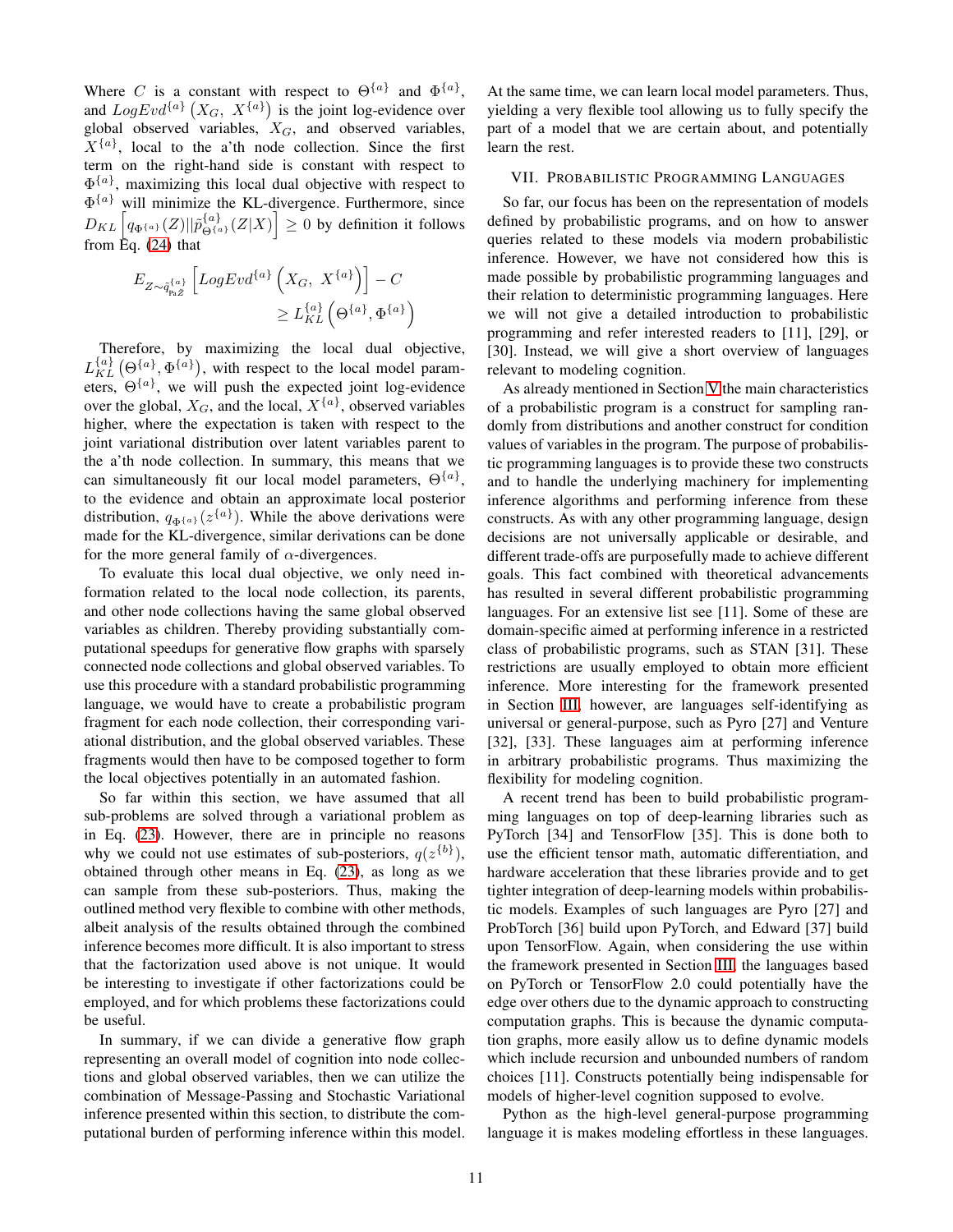However, being based on python the computational efficiency of these languages is potentially limited by the need for interpretation. For this reason the relatively new project called NumPyro [38] is under active development. NumPyro provides a backend to Pyro based on NumPy [39] and JAX [40] which enables just-in-time compilation, and thus potentially could provide much better computational efficiency, which again is essential for any practical robotic system.

To summarize, the choice of which probabilistic programming language to use depends on the end flexibility needed to model cognition. However, universal or general-purpose languages based on deep-learning libraries possibly with just-in-time compilation and hardware acceleration seem promising for general modeling of cognition, and especially for cognitive robotics.

# VIII. CONCLUSION

Inspired by the work in [1], we have outlined a new framework for developing cognitive architectures for cognitive robotics. With probabilistic programs at the center, this framework is sufficiently general to span the full spectrum of emergent, symbolic, and hybrid architectures. By dividing cognitive architectures into a series of layers this framework provides levels of abstractions between models of cognition and the algorithms that implement them on computational devices. Some of these layers also directly relate to other fields of research, thereby encouraging better cooperation.

We also presented a novel graphical representation of probabilistic programs which we call generative flow graphs. We showed how such generative flow graphs can help identify important universal fragments of probabilistic programs and models. Fragments that could potentially be re-used in the development of other cognitive architectures. Thereby, again encouraging cooperation and easier re-use of existing results.

Furthermore, we introduced the problem of inference within probabilistic programs. We briefly reviewed possible approaches and argued that variational inference approaches seems interesting for cognitive robotics. We introduced two commonly used approaches called Message-Passing and Stochastic Variational Inference. We also outline the weaknesses of each approach and proposed a combined approach that we call Stochastic Message-Passing. The proposed approach provides a principle way of distributing the computational burden of inference and parameter learning.

Finally, we reviewed existing probabilistic programming languages providing the necessary machinery to implement inference algorithms for and perform inference in probabilistic programs.

The main topics within this paper have been the framework itself, the representation of cognitive models, and the computational burden. These topics are indeed essential ingredients of the framework and pose interesting research directions by themselves.

# IX. DISCUSSION/FUTURE WORK

## **REFERENCES**

- [1] P. S. Rosenbloom, A. Demski, and V. Ustun, "The sigma cognitive architecture and system: Towards functionally elegant grand unification," *Journal of Artificial General Intelligence*, vol. 7, no. 1, pp. 1–103, 2017. [Online]. Available: [https://doi](https://doi.org/10.1515/jagi-2016-0001).org/10.1515/jagi-[2016-0001](https://doi.org/10.1515/jagi-2016-0001)
- [2] P. Haazebroek, S. van Dantzig, and B. Hommel, "A computational model of perception and action for cognitive robotics," *Cognitive Processing*, vol. 12, no. 4, p. 355, 2011. [Online]. Available: [https://](https://doi.org/10.1007/s10339-011-0408-x) doi.org/10.[1007/s10339-011-0408-x](https://doi.org/10.1007/s10339-011-0408-x)
- [3] J. Zhong, C. Ling, A. Cangelosi, A. Lotfi, and X. Liu, "On the gap between domestic robotic applications and computational intelligence," *Electronics*, vol. 10, no. 7, 2021. [Online]. Available: https://www.mdpi.[com/2079-9292/10/7/793](https://www.mdpi.com/2079-9292/10/7/793)
- [4] I. Kotseruba and J. K. Tsotsos, "40 years of cognitive architectures: core cognitive abilities and practical applications," *Artificial Intelligence Review*, vol. 53, no. 1, pp. 17–94, 2020. [Online]. Available: https://doi.org/10.[1007/s10462-018-9646-y](https://doi.org/10.1007/s10462-018-9646-y)
- [5] J. E. Laird, E. S. Yager, M. Hucka, and C. M. Tuck, "Robo-soar: An integration of external interaction, planning, and learning using soar," *Robotics and Autonomous Systems*, vol. 8, no. 1, pp. 113–129, 1991, special Issue Toward Learning Robots. [Online]. Available: [https://](https://www.sciencedirect.com/science/article/pii/092188909190017F) www.sciencedirect.[com/science/article/pii/092188909190017F](https://www.sciencedirect.com/science/article/pii/092188909190017F)
- [6] T. Huntsberger, "Envisioning cognitive robots for future space exploration," *Proceedings of SPIE - The International Society for Optical Engineering*, vol. 7710, 04 2010.
- [7] P. Bustos, J. Martínez-Gómez, I. García-Varea, L. Rodríguez-Ruiz, P. Bachiller, L. Calderita, L. Manso, A. Sánchez, A. Bandera, and J. Bandera, "Multimodal interaction with loki," in *Proceedings of Workshop of Physical Agents*, 09 2013.
- [8] J. E. Laird, C. Lebiere, and P. S. Rosenbloom, "A standard model of the mind: Toward a common computational framework across artificial intelligence, cognitive science, neuroscience, and robotics," *AI Magazine*, vol. 38, no. 4, pp. 13–26, Dec. 2017. [Online]. Available: https://ojs.aaai.org/index.[php/aimagazine/article/view/2744](https://ojs.aaai.org/index.php/aimagazine/article/view/2744)
- [9] Steve Deering, "Watching the waist of the protocol hourglass," Keynote at ICNP '98 URL: https://ant.isi.[edu/csci551/images/3/32/](https://ant.isi.edu/csci551/images/3/32/Deering98a.pdf) [Deering98a](https://ant.isi.edu/csci551/images/3/32/Deering98a.pdf).pdf, 10 1998.
- [10] F. Kschischang, B. Frey, and H.-A. Loeliger, "Factor graphs and the sum-product algorithm," *IEEE Transactions on Information Theory*, vol. 47, no. 2, pp. 498–519, 2001.
- [11] J.-W. van de Meent, B. Paige, H. Yang, and F. Wood, "An introduction to probabilistic programming," 2018.
- [12] H. A. Simon, "Rational choice and the structure of the environment," *Psychological review*, vol. 63, no. 2, pp. 129–138, 1956.
- [13] A. D. Gordon, T. A. Henzinger, A. V. Nori, and S. K. Rajamani, "Probabilistic programming," in *Future of Software Engineering Proceedings*, ser. FOSE 2014. New York, NY, USA: Association for Computing Machinery, 2014, p. 167–181. [Online]. Available: https://doi.org/10.[1145/2593882](https://doi.org/10.1145/2593882.2593900).2593900
- [14] D. Koller and N. Friedman, *Probabilistic Graphical Models: Principles and Techniques - Adaptive Computation and Machine Learning*. The MIT Press, 2009.
- [15] H. Durrant-Whyte and T. Bailey, "Simultaneous localization and mapping: part i," *IEEE Robotics Automation Magazine*, vol. 13, no. 2, pp. 99–110, 2006.
- [16] S. Levine, "Reinforcement learning and control as probabilistic inference: Tutorial and review," *CoRR*, vol. abs/1805.00909, 2018. [Online]. Available: http://arxiv.[org/abs/1805](http://arxiv.org/abs/1805.00909).00909
- [17] C. Zhang, J. Bütepage, H. Kjellström, and S. Mandt, "Advances in variational inference," *IEEE Transactions on Pattern Analysis and Machine Intelligence*, vol. 41, no. 8, pp. 2008–2026, 2019.
- [18] T. Minka, "Divergence measures and message passing," Microsoft, Tech. Rep. MSR-TR-2005-173, January 2005.<br>[Online]. Available: https://www.microsoft.com/en-us/research/ Available: https://www.microsoft.[com/en-us/research/](https://www.microsoft.com/en-us/research/publication/divergence-measures-and-message-passing/) [publication/divergence-measures-and-message-passing/](https://www.microsoft.com/en-us/research/publication/divergence-measures-and-message-passing/)
- [19] M. D. Hoffman, D. M. Blei, C. Wang, and J. Paisley, "Stochastic variational inference," *Journal of Machine Learning Research*, vol. 14, no. 4, pp. 1303–1347, 2013. [Online]. Available: [http://jmlr](http://jmlr.org/papers/v14/hoffman13a.html).org/ [papers/v14/hoffman13a](http://jmlr.org/papers/v14/hoffman13a.html).html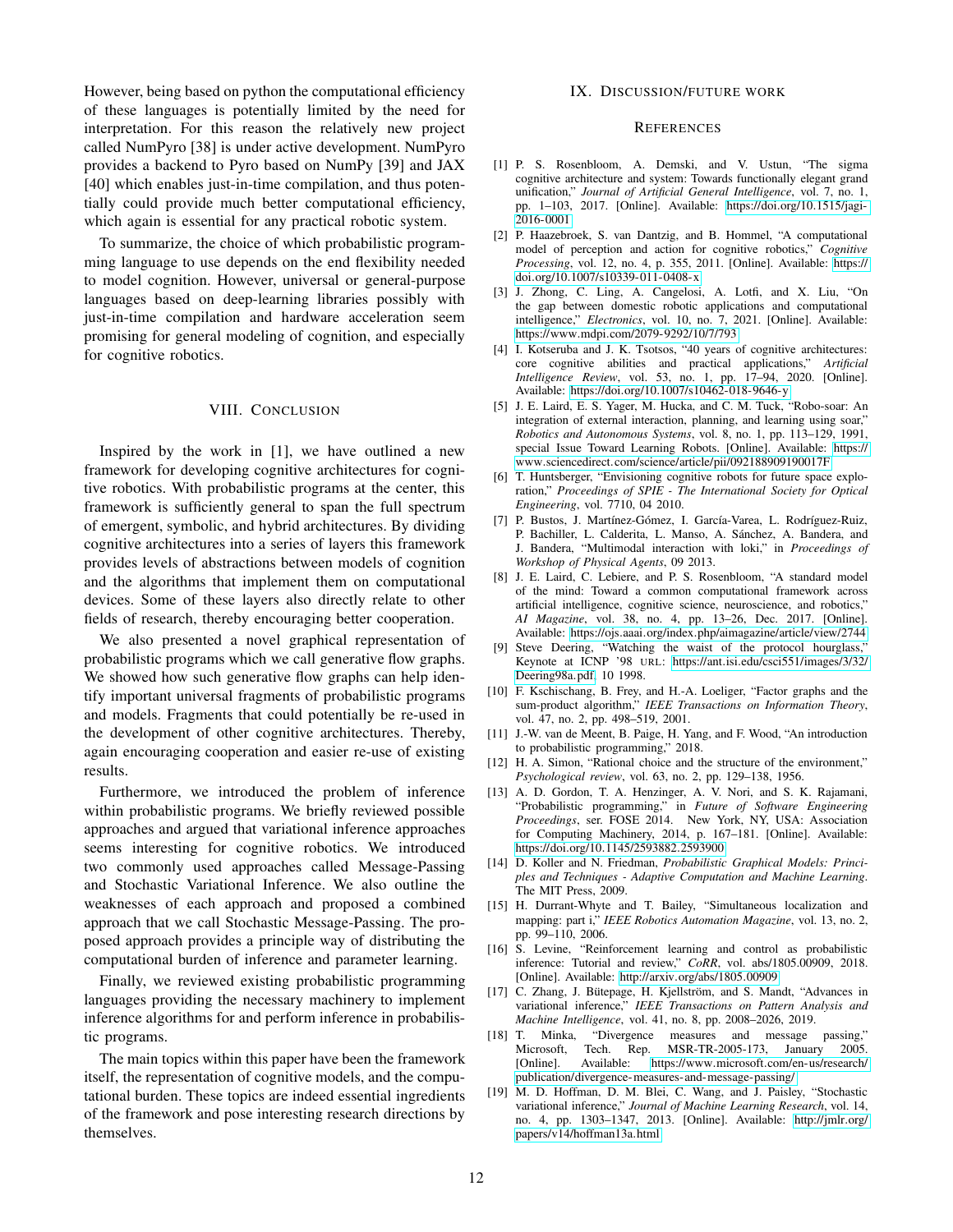- [20] R. Ranganath, S. Gerrish, and D. Blei, "Black Box Variational Inference," in *Proceedings of the Seventeenth International Conference on Artificial Intelligence and Statistics*, ser. Proceedings of Machine Learning Research, S. Kaski and J. Corander, Eds., vol. 33. Reykjavik, Iceland: PMLR, 22–25 Apr 2014, pp. 814–822. [Online]. Available: http://proceedings.mlr.[press/v33/ranganath14](http://proceedings.mlr.press/v33/ranganath14.html).html
- [21] A. Kucukelbir, D. Tran, R. Ranganath, A. Gelman, and D. M. Blei, "Automatic differentiation variational inference," *Journal of Machine Learning Research*, vol. 18, no. 14, pp. 1–45, 2017. [Online]. Available: http://jmlr.[org/papers/v18/16-107](http://jmlr.org/papers/v18/16-107.html).html
- [22] Y. Li and R. E. Turner, "Rényi divergence variational inference," in *Advances in Neural Information Processing Systems*, D. Lee, M. Sugiyama, U. Luxburg, I. Guyon, and R. Garnett, Eds., vol. 29. Curran Associates, Inc., 2016. [Online]. Available: [https://proceedings](https://proceedings.neurips.cc/paper/2016/file/7750ca3559e5b8e1f44210283368fc16-Paper.pdf).neurips.cc/paper/2016/file/ [7750ca3559e5b8e1f44210283368fc16- Paper](https://proceedings.neurips.cc/paper/2016/file/7750ca3559e5b8e1f44210283368fc16-Paper.pdf).pdf
- [23] D. P. Kingma and M. Welling, "Auto-encoding variational bayes," in *2nd International Conference on Learning Representations, ICLR 2014, Banff, AB, Canada, April 14-16, 2014, Conference Track Proceedings*, Y. Bengio and Y. LeCun, Eds., 2014. [Online]. Available: http://arxiv.[org/abs/1312](http://arxiv.org/abs/1312.6114).6114
- [24] T. Salimans and D. A. Knowles, "Fixed-form variational posterior approximation through stochastic linear regression," *Bayesian Analysis*, vol. 8, no. 4, p. 837–882, Dec 2013. [Online]. Available: http://dx.doi.org/10.[1214/13-BA858](http://dx.doi.org/10.1214/13-BA858)
- [25] D. J. Rezende, S. Mohamed, and D. Wierstra, "Stochastic backpropagation and approximate inference in deep generative models," in *Proceedings of the 31st International Conference on International Conference on Machine Learning - Volume 32*, ser. ICML'14. JMLR.org, 2014, p. II–1278–II–1286.
- [26] R. J. Williams, "Simple statistical gradient-following algorithms for connectionist reinforcement learning," *Machine Learning*, vol. 8, no. 3, pp. 229–256, 1992. [Online]. Available: [https://doi](https://doi.org/10.1007/BF00992696).org/10. [1007/BF00992696](https://doi.org/10.1007/BF00992696)
- [27] E. Bingham, J. P. Chen, M. Jankowiak, F. Obermeyer, N. Pradhan, T. Karaletsos, R. Singh, P. A. Szerlip, P. Horsfall, and N. D. Goodman, "Pyro: Deep universal probabilistic programming," *J. Mach. Learn. Res.*, vol. 20, pp. 28:1–28:6, 2019. [Online]. Available: http://jmlr.[org/papers/v20/18-403](http://jmlr.org/papers/v20/18-403.html).html
- [28] J. Zhang, P. Raman, S. Ji, H.-F. Yu, S. Vishwanathan, and I. Dhillon, "Extreme stochastic variational inference: Distributed inference for large scale mixture models," in *Proceedings of the Twenty-Second International Conference on Artificial Intelligence and Statistics*, ser. Proceedings of Machine Learning Research, K. Chaudhuri and M. Sugiyama, Eds., vol. 89. PMLR, 16–18 Apr 2019, pp. 935–943. [Online]. Available: https://proceedings.mlr.[press/v89/zhang19c](https://proceedings.mlr.press/v89/zhang19c.html).html
- [29] C. Davidson-Pilon, *Bayesian Methods for Hackers: Probabilistic Programming and Bayesian Inference*, 1st ed. Addison-Wesley Professional, 2015.
- [30] A. Pfeffer, *Practical Probabilistic Programming*, 1st ed. USA: Manning Publications Co., 2016.
- [31] B. Carpenter, A. Gelman, M. D. Hoffman, D. Lee, B. Goodrich, M. Betancourt, M. Brubaker, J. Guo, P. Li, and A. Riddell, "Stan: A probabilistic programming language," *Journal of Statistical Software*, vol. 76, no. 1, p. 1–32, 2017. [Online]. Available: [https://www](https://www.jstatsoft.org/index.php/jss/article/view/v076i01). jstatsoft.org/index.[php/jss/article/view/v076i01](https://www.jstatsoft.org/index.php/jss/article/view/v076i01)
- [32] V. Mansinghka, D. Selsam, and Y. Perov, "Venture: a higher-order probabilistic programming platform with programmable inference,"  $2014.$
- [33] V. K. Mansinghka, U. Schaechtle, S. Handa, A. Radul, Y. Chen, and M. Rinard, "Probabilistic programming with programmable inference," in *Proceedings of the 39th ACM SIGPLAN Conference on Programming Language Design and Implementation*, ser. PLDI 2018. New York, NY, USA: Association for Computing Machinery, 2018, p. 603–616. [Online]. Available: https://doi.org/10.[1145/3192366](https://doi.org/10.1145/3192366.3192409). [3192409](https://doi.org/10.1145/3192366.3192409)
- [34] A. Paszke, S. Gross, F. Massa, A. Lerer, J. Bradbury, G. Chanan, T. Killeen, Z. Lin, N. Gimelshein, L. Antiga, A. Desmaison, A. Kopf, E. Yang, Z. DeVito, M. Raison, A. Tejani, S. Chilamkurthy, B. Steiner, L. Fang, J. Bai, and S. Chintala, "Pytorch: An imperative style, high-performance deep learning library," in *Advances in Neural Information Processing Systems 32*, H. Wallach, H. Larochelle, A. Beygelzimer, F. d'Alché-Buc, E. Fox, and R. Garnett, Eds. Curran Associates, Inc., 2019, pp. 8024–8035. [Online].

Available: http://papers.neurips.[cc/paper/9015-pytorch-an-imperative](http://papers.neurips.cc/paper/9015-pytorch-an-imperative-style-high-performance-deep-learning-library.pdf)[style-high-performance- deep-learning-library](http://papers.neurips.cc/paper/9015-pytorch-an-imperative-style-high-performance-deep-learning-library.pdf).pdf

- [35] M. Abadi, A. Agarwal, P. Barham, E. Brevdo, Z. Chen, C. Citro, G. S. Corrado, A. Davis, J. Dean, M. Devin, S. Ghemawat, I. Goodfellow, A. Harp, G. Irving, M. Isard, Y. Jia, R. Jozefowicz, L. Kaiser, M. Kudlur, J. Levenberg, D. Mané, R. Monga, S. Moore, D. Murray, C. Olah, M. Schuster, J. Shlens, B. Steiner, I. Sutskever, K. Talwar, P. Tucker, V. Vanhoucke, V. Vasudevan, F. Viégas, O. Vinyals, P. Warden, M. Wattenberg, M. Wicke, Y. Yu, and X. Zheng, "TensorFlow: Large-scale machine learning on heterogeneous systems," 2015, software available from tensorflow.org. [Online]. Available: [https://www](https://www.tensorflow.org/).tensorflow.org/
- [36] N. Siddharth, B. Paige, J.-W. van de Meent, A. Desmaison, N. D. Goodman, P. Kohli, F. Wood, and P. H. S. Torr, "Learning disentangled representations with semi-supervised deep generative models," 2017.
- [37] D. Tran, M. D. Hoffman, R. A. Saurous, E. Brevdo, K. Murphy, and D. M. Blei, "Deep probabilistic programming," 2017.
- [38] D. Phan, N. Pradhan, and M. Jankowiak, "Composable effects for flexible and accelerated probabilistic programming in numpyro," *CoRR*, vol. abs/1912.11554, 2019. [Online]. Available: [http://arxiv](http://arxiv.org/abs/1912.11554). [org/abs/1912](http://arxiv.org/abs/1912.11554).11554
- [39] C. R. Harris, K. J. Millman, S. J. van der Walt, R. Gommers, P. Virtanen, D. Cournapeau, E. Wieser, J. Taylor, S. Berg, N. J. Smith, R. Kern, M. Picus, S. Hoyer, M. H. van Kerkwijk, M. Brett, A. Haldane, J. F. del Río, M. Wiebe, P. Peterson, P. Gérard-Marchant, K. Sheppard, T. Reddy, W. Weckesser, H. Abbasi, C. Gohlke, and T. E. Oliphant, "Array programming with NumPy," *Nature*, vol. 585, no. 7825, pp. 357–362, Sept. 2020. [Online]. Available: [https://doi](https://doi.org/10.1038/s41586-020-2649-2). org/10.[1038/s41586-020-2649-2](https://doi.org/10.1038/s41586-020-2649-2)
- [40] R. Frostig, M. Johnson, and C. Leary, "Compiling machine learning programs via high-level tracing," in *Proceedings of Machine Learning and Systems (MLSys) 2018*, 2018. [Online]. Available: [https://mlsys](https://mlsys.org/Conferences/doc/2018/146.pdf). [org/Conferences/doc/2018/146](https://mlsys.org/Conferences/doc/2018/146.pdf).pdf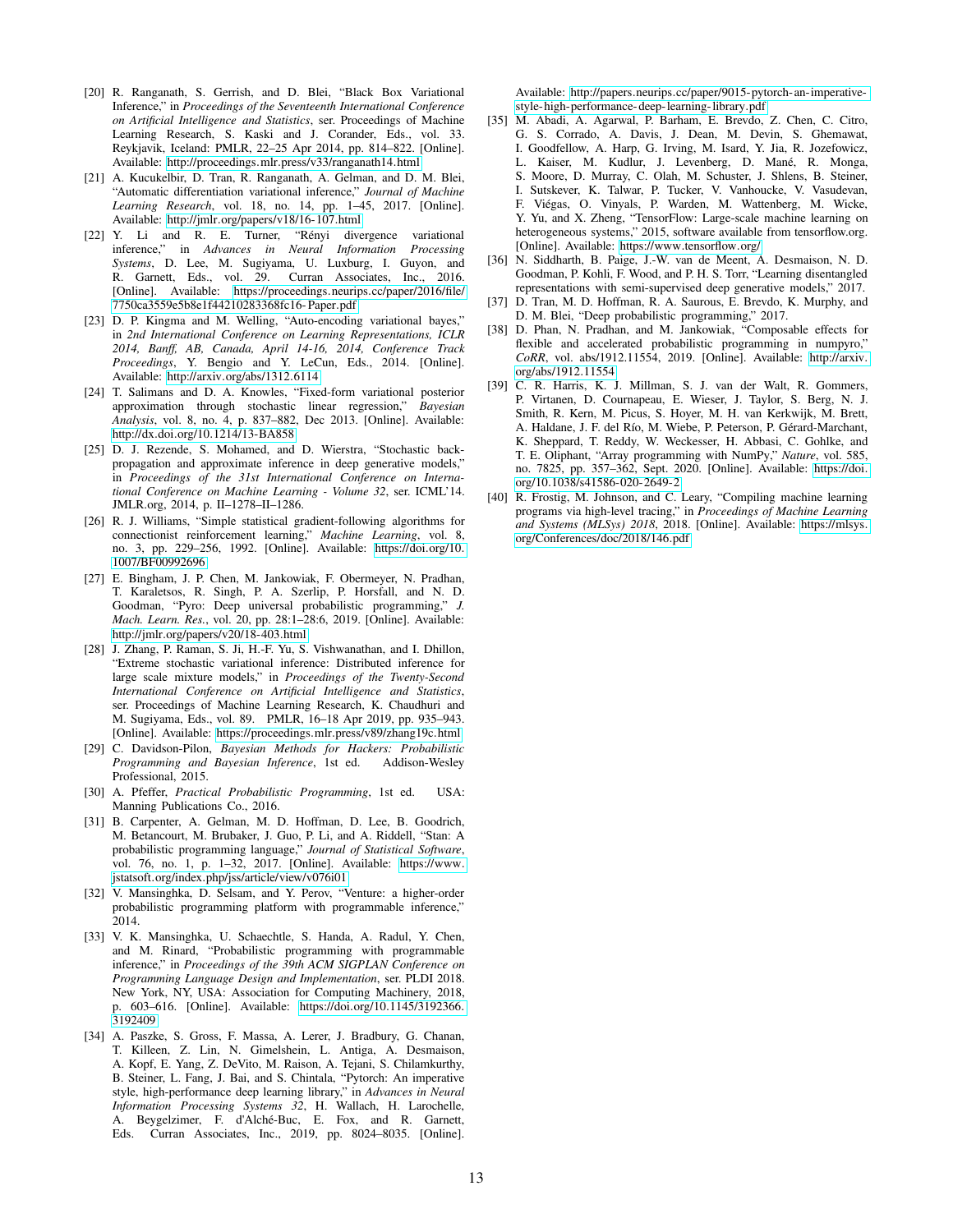# <span id="page-13-0"></span>APPENDIX

# <span id="page-13-1"></span>*A. Rewriting KL-divergence for Stochastic Message-Passing*

In this section, we will derive the dual objective for the combination of message-passing and stochastic variational inference presented in Section [VI-D.](#page-9-0) Start by considering

$$
p_{\Theta}(X_G|X^{\{A\}}) = \int p_{\Theta}(X_G, Z^{\{A\}}|X^{\{A\}}) dZ
$$
  
= 
$$
\int p(X_G|Z^{\{A\}}, X^{\{A\}}) p_{\Theta}(Z^{\{A\}}|X^{\{A\}}) dZ
$$
  
= 
$$
\int p(X_G|Z^{\{A\}}) p_{\Theta}(Z^{\{A\}}|X^{\{A\}}) dZ
$$
  
= 
$$
\int p(X_G|Z^{\{A\}}) \prod_{a \in A} p_{\Theta^{\{a\}}, p_a \check{\Theta}(C^{\{a\}})} (Z^{\{a\}}|Pa\check{Z})(C^{\{a\}}), X^{\{a\}}) dZ
$$

By replacing  $p_{\Theta^{\{b\}},\text{Pa\bullet\bullet}(C^{\{b\}})}\left(Z^{\{b\}}|\text{Pa\textit{Z}}(C^{\{b\}}),X^{\{b\}}\right)$  with their corresponding variational distributions  $q_{\check{\Phi}^{\{b\}}}(Z^{\{b\}})$ for  $b \in A \setminus a$  we obtain

$$
\tilde{p}^{\{a\}}(X_G|X^{\{a\}}) = \int p(X_G|Z^{\{A\}})p_{\Theta^{\{a\}},\mathbf{Pa}\breve{\Theta}}(C^{\{a\}})\left(Z^{\{a\}}|\mathbf{Pa}\breve{Z}\left(C^{\{a\}}\right),X^{\{a\}}\right)\prod_{b\in A\setminus a}q_{\breve{\Phi}^{\{b\}}}\left(Z^{\{b\}}\right)dZ\tag{25}
$$

where we have used  $\tilde{p}^{\{a\}}(X_G|X^{\{a\}})$  instead of  $\tilde{p}^{\{a\}}(X_G|X^{\{A\}})$  to emphasize the conditional independence between  $X_G$ and  $X^{\{b\}}$  given  $Z^{\{b\}}$  for  $b \in A \setminus a$  implicitly assumed by the approximation. Furthermore, also notice that we can rewrite the distribution,  $p(X_G|Z^{\{A\}})$ , as follows

<span id="page-13-2"></span>
$$
p(X_G|Z^{\{A\}}) = p(\text{Ch}X_G\left(Z^{\{a\}}\right)|Z^{\{A\}})p(X_G\setminus \text{Ch}X_G\left(Z^{\{a\}}\right)|Z^{\{A\}})
$$
  
=  $p\left(\text{Ch}X_G\left(Z^{\{a\}}\right)|\text{PaZ}\left(\text{Ch}X_G\left(Z^{\{a\}}\right)\right)\right)p\left(X_G\setminus \text{Ch}X_G\left(Z^{\{a\}}\right)|Z^{\{A\}}\setminus Z^{\{a\}}\right)$ 

by separating the global observed variables,  $X_G$ , into those who are direct children of  $Z^{\{a\}}$ , and those who are not. With the definition above and the ones given in Section [VI-D,](#page-9-0) we can rewrite the KL-divergence as follows:

$$
D_{KL}\left[q_{\Phi^{\{a\}}}(Z)||\tilde{p}_{\Theta^{\{a\}}}(Z|X)\right]
$$
\n<sup>(26)</sup>

$$
=\int_{Z} q_{\Phi^{\{a\}}}(Z) \log \left(\frac{q_{\Phi^{\{a\}}}(Z)}{\tilde{p}^{\{a\}}_{\Theta^{\{a\}}}(Z|X)}\right) dZ\tag{27}
$$

$$
= \int_{Z} q_{\Phi^{\{a\}}}(Z) \log \left( \frac{q_{\Phi^{\{a\}}}\left(Z^{\{a\}}\right) \prod_{b \in A \setminus a} q_{\check{\Phi}^{\{b\}}}\left(Z^{\{b\}}\right)}{\frac{p(X_G|Z^{\{A\}})}{\tilde{p}^{\{a\}}(X_G|X^{\{a\}})} p_{\Theta^{\{a\}},\mathbf{Pa}\check{\Theta}}(C^{\{a\}})\left(Z^{\{a\}}|\mathbf{Pa}\check{Z}\left(C^{\{a\}}\right),X^{\{a\}}\right) \prod_{b \in A \setminus a} q_{\check{\Phi}^{\{b\}}}\left(Z^{\{b\}}\right)} dZ \tag{28}
$$

$$
= \int_{Z} q_{\Phi^{\{a\}}}(Z) \log \left( \frac{q_{\Phi^{\{a\}}}\left(Z^{\{a\}}\right)}{\frac{p(X_G|Z^{\{A\}})}{\tilde{p}^{\{a\}}(X_G|X^{\{a\}})} p_{\Theta^{\{a\}},p_a\breve{\Theta}(C^{\{a\}})} \left(Z^{\{a\}} | \mathbf{Pa}\breve{Z}\left(C^{\{a\}}\right), X^{\{a\}}\right)} \right) dZ \tag{29}
$$

$$
= \int_{Z} q_{\Phi^{\{a\}}}(Z) \log \left( \frac{q_{\Phi^{\{a\}}}\left(Z^{\{a\}}\right)}{\frac{p(X_G|Z^{\{A\}})}{\tilde{p}^{\{a\}}(X_G|X^{\{a\}})} \frac{p_{\Theta^{\{a\}},p_a\breve{\Theta}}(C^{\{a\}})}{p_{\Theta^{\{a\}},p_a\breve{\Theta}}(C^{\{a\}})} \frac{(Z^{\{a\}},X^{\{a\}}|P_a\breve{Z}(C^{\{a\}}))}{(X^{\{a\}}|P_a\breve{Z}(C^{\{a\}}))} \right) dZ
$$
\n(30)

$$
= \int_{Z} q_{\Phi^{\{a\}}}(Z) \log \left( \frac{q_{\Phi^{\{a\}}}\left(Z^{\{a\}}\right)}{\frac{p(\text{Ch}X_G(Z^{\{a\}})|\text{Pa}Z(\text{Ch}X_G(Z^{\{a\}})))p(X_G\backslash\text{Ch}X_G(Z^{\{a\}})|Z^{\{A\}}\backslash Z^{\{a\}})}{p^{\{a\}}(X_G|X^{\{a\}})}} \frac{q_{\Phi^{\{a\}}}\left(Z^{\{a\}}\right)}{p_{\Theta^{\{a\}},\text{Pa}\Theta}(C^{\{a\}})\left(Z^{\{a\}},X^{\{a\}}|\text{Pa}\tilde{Z}(C^{\{a\}}))}\right)}dZ^{\{a\}} dZ^{\{a\}} \right) \tag{31}
$$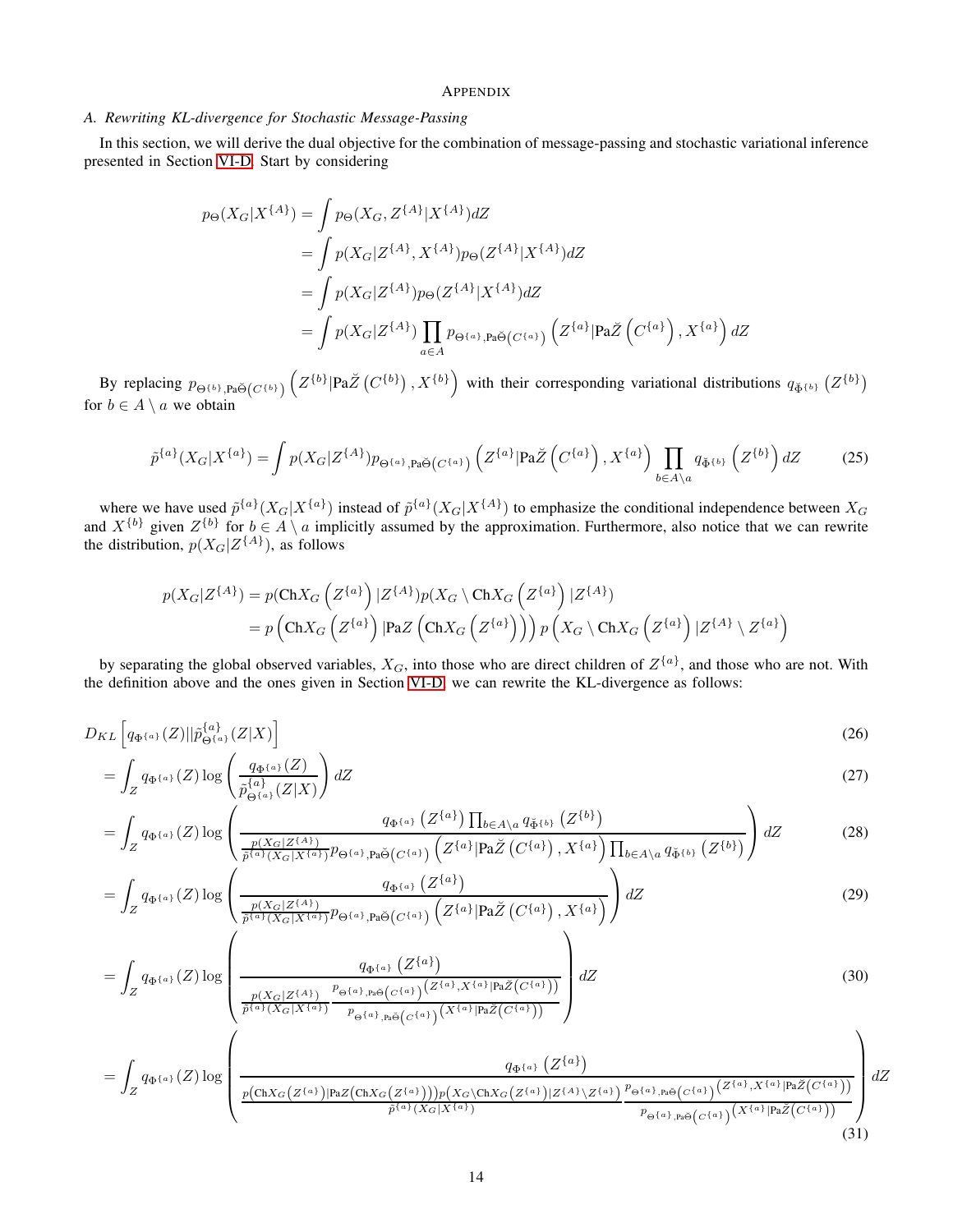| Symbol                                          | Description                                                                                                                                                                                                         | Meaning                                                                                                                                                                                                                                                                                                                                                                                                                                                                                                                                                                                                                                                                                                                                                                                                                                                                                                                                                                                                                                                                                                                                                                                                  |
|-------------------------------------------------|---------------------------------------------------------------------------------------------------------------------------------------------------------------------------------------------------------------------|----------------------------------------------------------------------------------------------------------------------------------------------------------------------------------------------------------------------------------------------------------------------------------------------------------------------------------------------------------------------------------------------------------------------------------------------------------------------------------------------------------------------------------------------------------------------------------------------------------------------------------------------------------------------------------------------------------------------------------------------------------------------------------------------------------------------------------------------------------------------------------------------------------------------------------------------------------------------------------------------------------------------------------------------------------------------------------------------------------------------------------------------------------------------------------------------------------|
| z                                               | Circle without colored background                                                                                                                                                                                   | A node symbolizing a probabilistic variable, corresponding to a "sample" function or<br>keyword in the probabilistic program. We denote this as a "Latent Variable Node".                                                                                                                                                                                                                                                                                                                                                                                                                                                                                                                                                                                                                                                                                                                                                                                                                                                                                                                                                                                                                                |
| $\boldsymbol{x}$                                | Circle with colored background                                                                                                                                                                                      | A node symbolizing an observed probabilistic variable, corresponding to a "observe"<br>function or keyword in the probabilistic program. We denote this as an "Observed Variable<br>Node".                                                                                                                                                                                                                                                                                                                                                                                                                                                                                                                                                                                                                                                                                                                                                                                                                                                                                                                                                                                                               |
| $\theta$                                        | Square without colored background                                                                                                                                                                                   | A node symbolizing learn-able parameters in the probabilistic program. That is model<br>parameters that can change at run-time. We denote this as a "Variable Parameter Node"                                                                                                                                                                                                                                                                                                                                                                                                                                                                                                                                                                                                                                                                                                                                                                                                                                                                                                                                                                                                                            |
| $\check{\theta}$                                | Square with colored background                                                                                                                                                                                      | A node symbolizing fixed parameters in the probabilistic program. Use-full for representing<br>parameters that cannot change at run-time such as tuning parameters. We denote this as a<br>"Fixed parameter node"                                                                                                                                                                                                                                                                                                                                                                                                                                                                                                                                                                                                                                                                                                                                                                                                                                                                                                                                                                                        |
|                                                 | simple arrow                                                                                                                                                                                                        | Link showing the generative path in a Probabilistic Program. The arrow can start in Latent<br>Variable Nodes and Parameter nodes, and only point towards latent variable nodes and<br>observed variable nodes. In large graphs or in cases where the origin of a link can be<br>uncertain the readability can be improved by adding the name of the node from which the<br>link originates next to the link. We denote this as a "Generative Link"                                                                                                                                                                                                                                                                                                                                                                                                                                                                                                                                                                                                                                                                                                                                                       |
|                                                 | Half circle on arrow                                                                                                                                                                                                | Symbolizing that operations downstream of this link in the probabilistic program should<br>not influence nodes upstream to this link in the generative path. I.e. information such<br>as accumulated gradients in a backward pass of automatic differentiation should not be<br>propagated back through this link, corresponding to a ".detach()" and ".stop_gradient" call<br>in PyTorch and TensorFlow, respectively. We denote this as a "Detached Link". A "variable<br>parameter node" having only a detached link, can be considered a "fixed parameter node"<br>or vice versa.                                                                                                                                                                                                                                                                                                                                                                                                                                                                                                                                                                                                                    |
|                                                 | Simple arrow pointing towards another<br>simple arrow                                                                                                                                                               | Depending on the context, samples from different <i>latent variable nodes</i> may be used to<br>generate the next sample. The generative link from the most recent sampled <i>latent variable</i><br><i>node</i> in the generative path is the new active link. Used, e.g., to represent for loops.                                                                                                                                                                                                                                                                                                                                                                                                                                                                                                                                                                                                                                                                                                                                                                                                                                                                                                      |
| $\{z; x_1, x_2; \theta\}$                       | Polygon with rounded corners                                                                                                                                                                                        | Collection of nodes with internal dependency structure. The full structure of links between<br>nodes can be shown inside the polygon. Alternatively, the names of the nodes can be<br>written between curly brackets, $\{z; x; \theta\}$ , with a semi-colon separating variables nodes,<br>z, observed nodes, x, and parameter nodes, $\theta$ , in that order. Finally, a node collection can<br>also simply be defined somewhere else, $C = \{z, x, \theta\}$ , and referred to by, e.g., a single<br>letter, in which case we encourage the use of capital letters to emphasize the difference<br>from the other types of nodes. In cases where one or more types of nodes are not present<br>in a collection, both semi-colons should still be there. E.g., $\{x_1, x_2, y\}$ for a collection<br>the two observed nodes $x_1$ and $x_2$ . Such a collection of nodes directly corresponds to<br>the factor $p_{\theta}(x_1, x_2   z)$ in a factorization of the joint distribution over all variables in a<br>model. We denote this as a " <i>Node Collection</i> ". A node is only allowed to be within one<br>node collection unless it is within a node collection fully nested within another. |
| ${z(n); x(n); \theta(n)}$<br>$n \in N$          | Index specification in one corner of a<br>polygon with rounded corners                                                                                                                                              | Collection of nodes with indexed names. When the index is used to name nodes it is good<br>practice to use the index in a superscript and encapsulate it in round brackets to emphasize<br>that it is an index. We denote such a node collection an "Indexed Node Collection". The<br>valid index should be clear from the context. E.g., in the case of a loop around the indexed<br>collection, the index is incremented each time the loop enters the indexed node collection.<br>When no such loops exist around the indexed node collection that could potentially cause<br>ambiguity, it can be used instead of writing all the variables in a node collection with the<br>curly brackets. For an example see Fig. 4c                                                                                                                                                                                                                                                                                                                                                                                                                                                                              |
| $\{z^{(n)};x^{(n)};\theta^{(n)}\}$<br>$n \in N$ | Stacked polygons with rounded corners                                                                                                                                                                               | Explicitly representation of multiple identical collections of nodes conditionally indepen-<br>dent given their parents or simply independent if there are no parents. Here the one index<br>is used for each of the independent collections.                                                                                                                                                                                                                                                                                                                                                                                                                                                                                                                                                                                                                                                                                                                                                                                                                                                                                                                                                            |
|                                                 | Dashed arrow                                                                                                                                                                                                        | A link symbolizing an indirect relation between nodes. Such a link is non-generative,<br>meaning that it is not directly used as a parameter in the generation of other samples,<br>but only influences the generative path of other samples. We denote this as an "Influence<br>Link"                                                                                                                                                                                                                                                                                                                                                                                                                                                                                                                                                                                                                                                                                                                                                                                                                                                                                                                   |
| True<br>condition<br>False                      | A Polygon with generative links con-<br>nected at vertices, influence links to-<br>wards the polygon connected at edges,<br>and conditional values nearby genera-<br>tive links pointing away from the poly-<br>gon | Node representing a condition changing the "direction" of the generative flow in a<br>probabilistic program. We denote this as "conditioned generative branching".                                                                                                                                                                                                                                                                                                                                                                                                                                                                                                                                                                                                                                                                                                                                                                                                                                                                                                                                                                                                                                       |
| False<br>condition<br>True                      | A Polygon with generative links con-<br>nected at vertices, influence links to-<br>wards the polygon connected at edges,<br>and conditional values nearby genera-<br>tive links pointing towards the polygon        | Node representing a condition selecting one out of two or more possible generative flows<br>from parent nodes. We denote this as "conditioned generative selection".                                                                                                                                                                                                                                                                                                                                                                                                                                                                                                                                                                                                                                                                                                                                                                                                                                                                                                                                                                                                                                     |

TABLE I

<span id="page-14-0"></span>SEMANTICS OF THE GENERATIVE FLOW GRAPH REPRESENTATION OF PROBABILISTIC PROGRAMS.